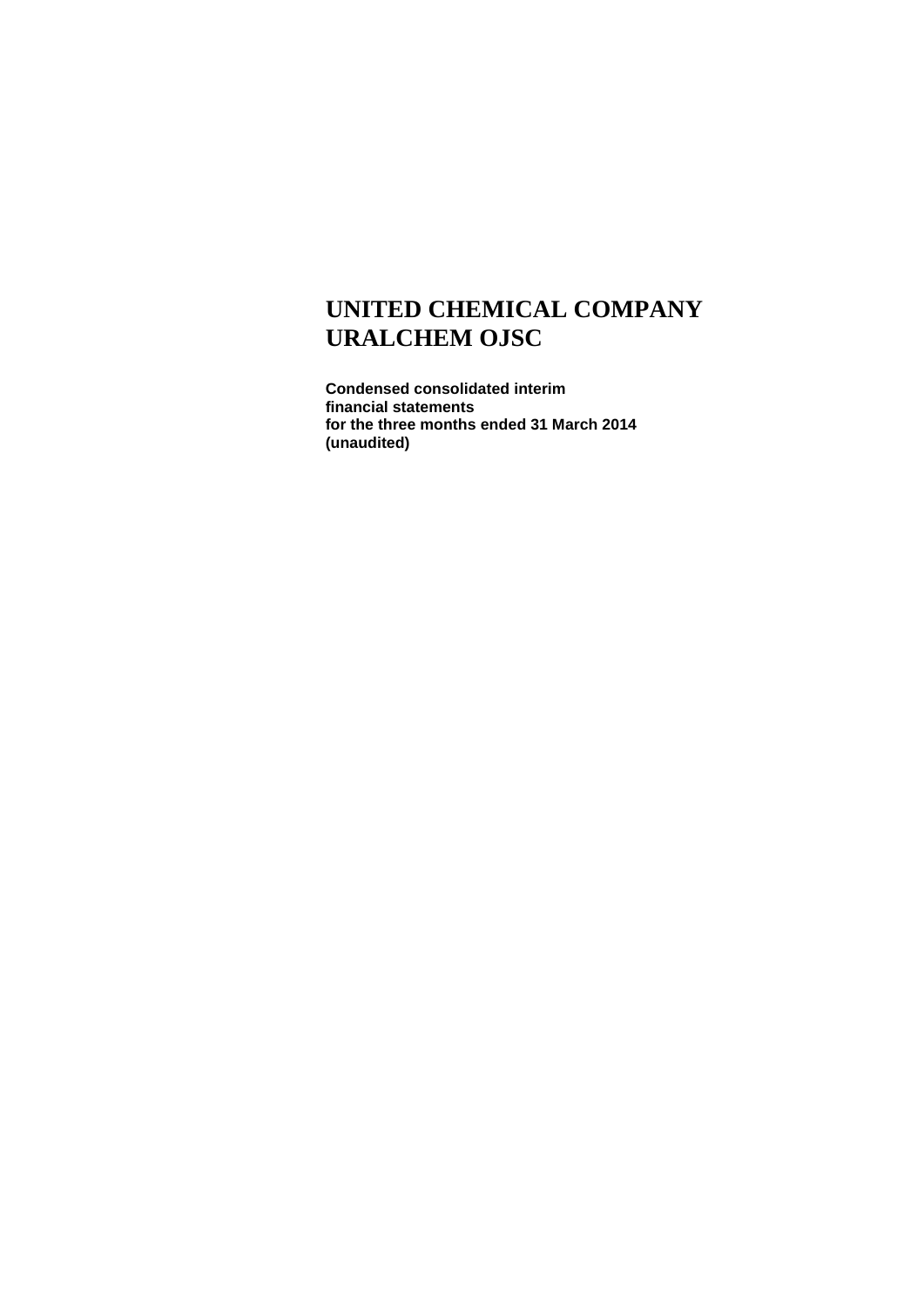# **TABLE OF CONTENTS**

### **Page**

| Statement of management's responsibilities for the preparation and approval of the condensed consolidated interim |  |
|-------------------------------------------------------------------------------------------------------------------|--|
| Condensed consolidated interim financial statements for the three months ended 31 March 2014 (unaudited):         |  |
|                                                                                                                   |  |
|                                                                                                                   |  |
|                                                                                                                   |  |
|                                                                                                                   |  |
|                                                                                                                   |  |
|                                                                                                                   |  |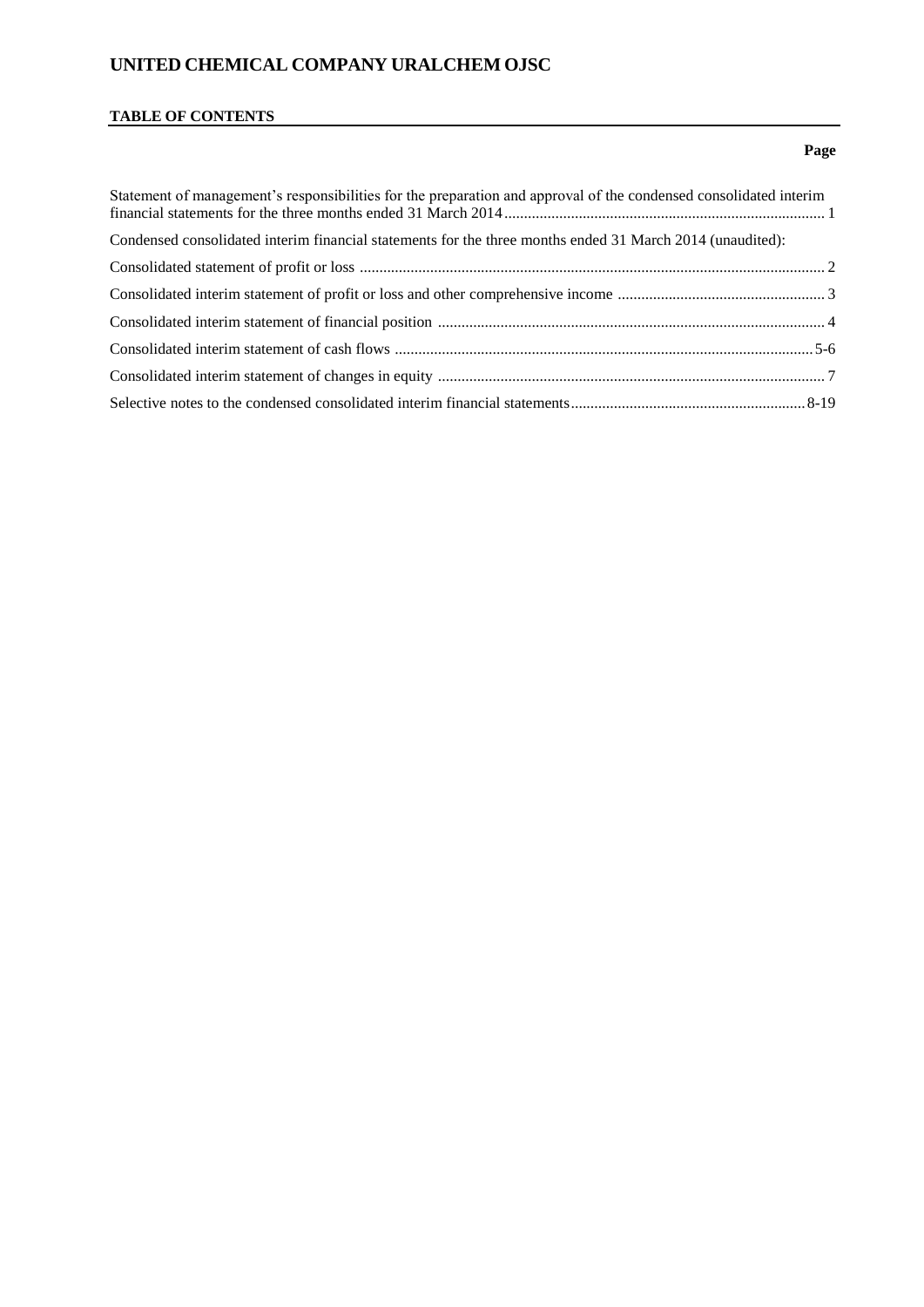#### **STATEMENT OF MANAGEMENT'S RESPONSIBILITIES FOR THE PREPARATION AND APPROVAL OF THE CONDENSED CONSOLIDATED INTERIM FINANCIAL STATEMENTS FOR THE THREE MONTHS ENDED 31 MARCH 2014**

The following statement is made with a view to stipulate the responsibilities of management in relation to the unaudited condensed consolidated interim financial statements of United Chemical Company UralChem OJSC and its subsidiaries (together, the "Group").

Management is responsible for the preparation of condensed consolidated interim financial statements that present fairly the financial position of the Group as at 31 March 2014, and the results of its operations, cash flows and changes in equity for the three months then ended, in accordance with International Accounting Standard 34 *Interim Financial Reporting*.

In preparing the condensed consolidated interim financial statements, management is responsible for:

- selecting suitable accounting principles and applying them consistently;
- making judgements and estimates that are reasonable and prudent;
- stating whether International Financial Reporting Standards have been followed, subject to any material departures disclosed and explained in the condensed consolidated interim financial statements; and
- preparing the condensed consolidated interim financial statements on a going concern basis, unless it is inappropriate to presume that the Group will continue in business for the foreseeable future.

Management is also responsible for:

designing, implementing and maintaining an effective system of internal controls, throughout the Group;

\_\_\_\_\_\_\_\_\_\_\_\_\_\_\_\_\_\_\_\_\_\_\_\_\_ \_\_\_\_\_\_\_\_\_\_\_\_\_\_\_\_\_\_\_\_\_\_\_\_\_

- maintaining statutory accounting records in compliance with local legislation and accounting standards in the respective jurisdictions in which the Group operates;
- taking steps to safeguard the assets of the Group; and
- detecting and preventing fraud and other irregularities.

The condensed consolidated interim financial statements for the three months ended 31 March 2014 were approved on 29 May 2014 by:

Andrey Pakhomenkov Dmitry Tatyanin

Chief financial officer Deputy chief executive officer

Moscow, Russia 29 May 2014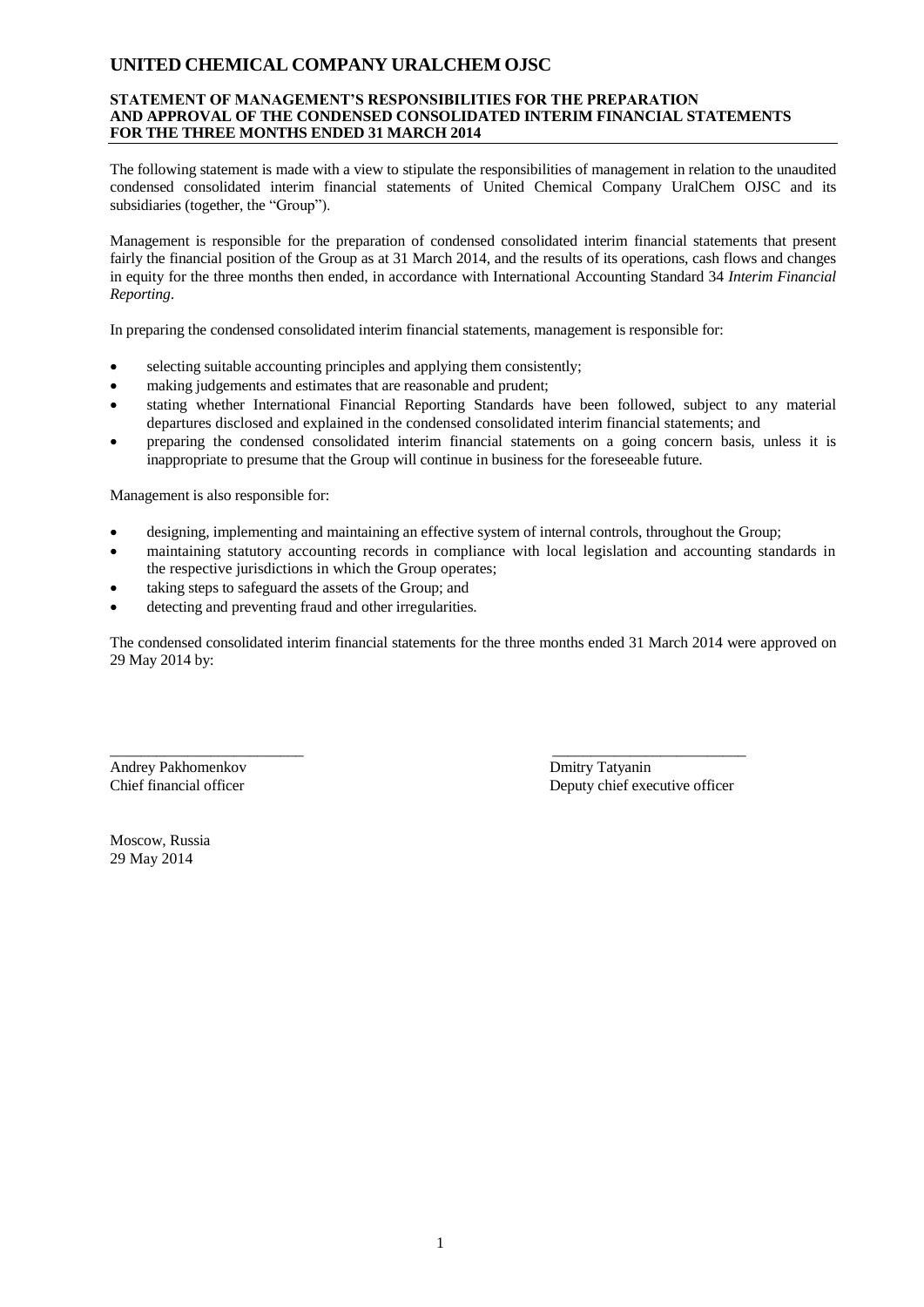#### **CONSOLIDATED INTERIM STATEMENT OF PROFIT OR LOSS FOR THE THREE MONTHS ENDED 31 MARCH 2014 (UNAUDITED)**

All amounts are in thousands of Russian roubles unless otherwise stated

|                                                                                                                                                           | <b>Notes</b>   | Three months ended<br>31 March 2014                  | Three months ended<br>31 March 2013                |
|-----------------------------------------------------------------------------------------------------------------------------------------------------------|----------------|------------------------------------------------------|----------------------------------------------------|
| <b>Revenue</b>                                                                                                                                            |                |                                                      |                                                    |
| Sales of goods<br>Other sales                                                                                                                             | $\overline{4}$ | 18,780,411<br>627,251                                | 20,065,708<br>709,842                              |
| <b>Total revenue</b>                                                                                                                                      |                | 19,407,662                                           | 20,775,550                                         |
| Cost of sales                                                                                                                                             | 5              | (8,186,705)                                          | (8,819,053)                                        |
| <b>Gross profit</b>                                                                                                                                       |                | 11,220,957                                           | 11,956,497                                         |
| Selling and distribution expenses<br>General and administrative expenses<br>Other operating income<br>Other operating expenses                            | 6<br>7         | (4,369,775)<br>(1,296,809)<br>76,245<br>(362, 176)   | (4,175,290)<br>(1,165,767)<br>128,356<br>(72, 134) |
| <b>Operating profit</b>                                                                                                                                   |                | 5,268,442                                            | 6,671,662                                          |
| Interest and other finance income<br>Interest and other finance expense<br>Share of loss of associates<br>Foreign exchange loss from financing activities |                | 11,302<br>(1,929,266)<br>(12, 817)<br>(13, 561, 886) | 25,973<br>(539, 508)<br>(5,157)<br>(404, 280)      |
| (Loss)/profit before tax                                                                                                                                  |                | (10, 224, 225)                                       | 5,748,690                                          |
| Income tax benefit/(expense)                                                                                                                              |                | 1,324,072                                            | (910, 765)                                         |
| (Loss)/profit for the period                                                                                                                              |                | (8,900,153)                                          | 4,837,925                                          |
| Attributable to:                                                                                                                                          |                |                                                      |                                                    |
| Shareholders of the Company<br>Non-controlling interests                                                                                                  |                | (8,910,345)<br>10,192                                | 4,860,916<br>(22,991)                              |
|                                                                                                                                                           |                | (8,900,153)                                          | 4,837,925                                          |
| <b>Earnings per share</b>                                                                                                                                 |                |                                                      |                                                    |
| Weighted average number of ordinary shares<br>in issue during the period<br>Basic and diluted earnings per share                                          |                | 500,000,000                                          | 500,000,000                                        |
| (Russian roubles per share)                                                                                                                               |                | (17.8)                                               | 9.7                                                |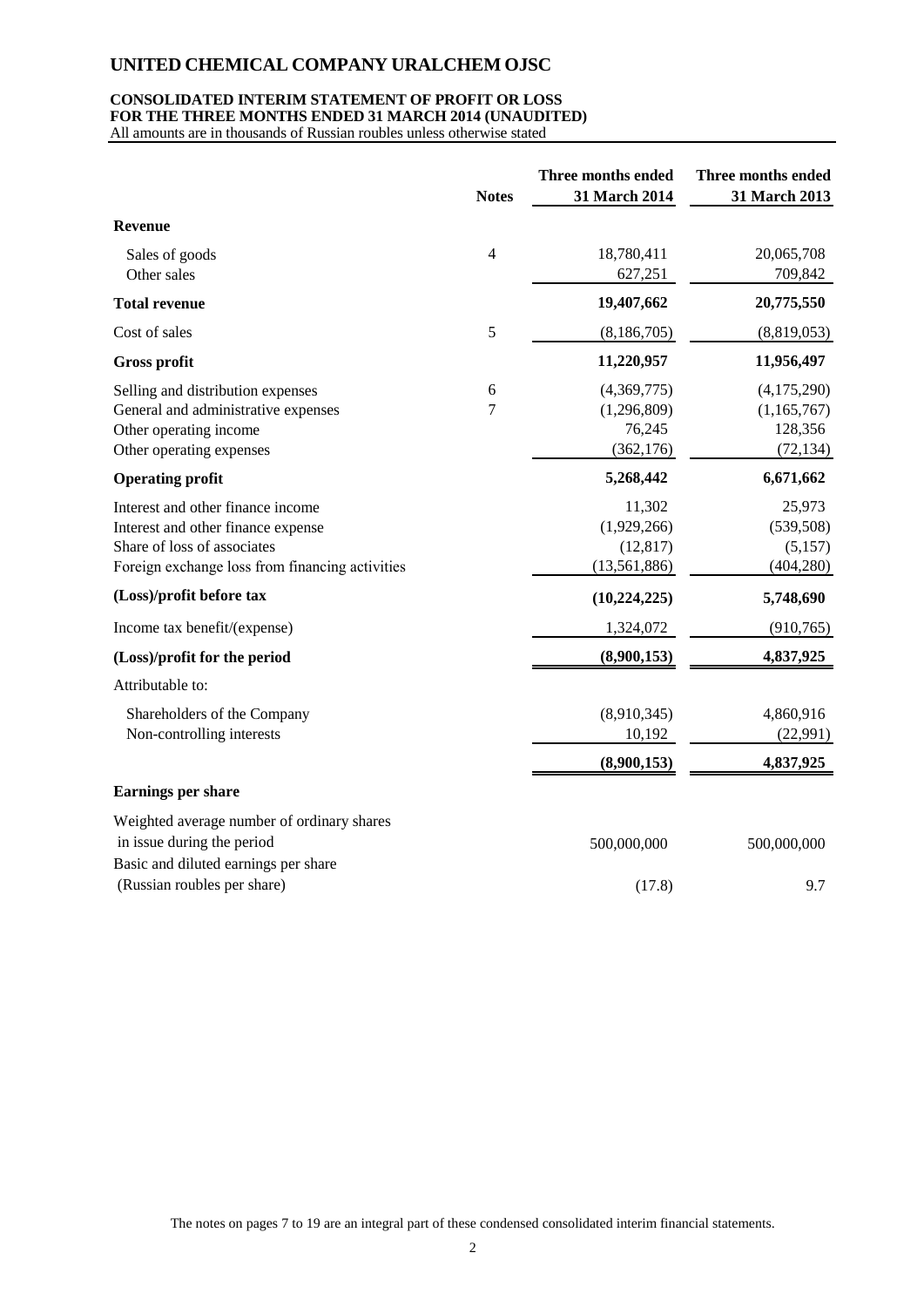### **CONSOLIDATED INTERIM STATEMENT OF PROFIT OR LOSS AND OTHER COMPREHENSIVE INCOME FOR THE THREE MONTHS ENDED 31 MARCH 2014 (UNAUDITED)**

All amounts are in thousands of Russian roubles unless otherwise stated

|                                                                                                                                                   | Three months ended<br><b>31 March 2014</b> | Three months ended<br><b>31 March 2013</b> |
|---------------------------------------------------------------------------------------------------------------------------------------------------|--------------------------------------------|--------------------------------------------|
| (Loss)/profit for the period                                                                                                                      | (8,900,153)                                | 354,154                                    |
| Other comprehensive income                                                                                                                        |                                            |                                            |
| Items that may be reclassified subsequently<br>to profit or loss:<br>Exchange differences on translating foreign<br>operations, net of income tax | 1,000,303                                  | 76,197                                     |
| Total comprehensive (loss)/income for the period                                                                                                  | (7,899,850)                                | 430,351                                    |
| Attributable to:                                                                                                                                  |                                            |                                            |
| Shareholders of the Company<br>Non-controlling interests                                                                                          | (7,910,042)<br>10,192                      | 423,364<br>6,987                           |
|                                                                                                                                                   | (7,899,850)                                | 430,351                                    |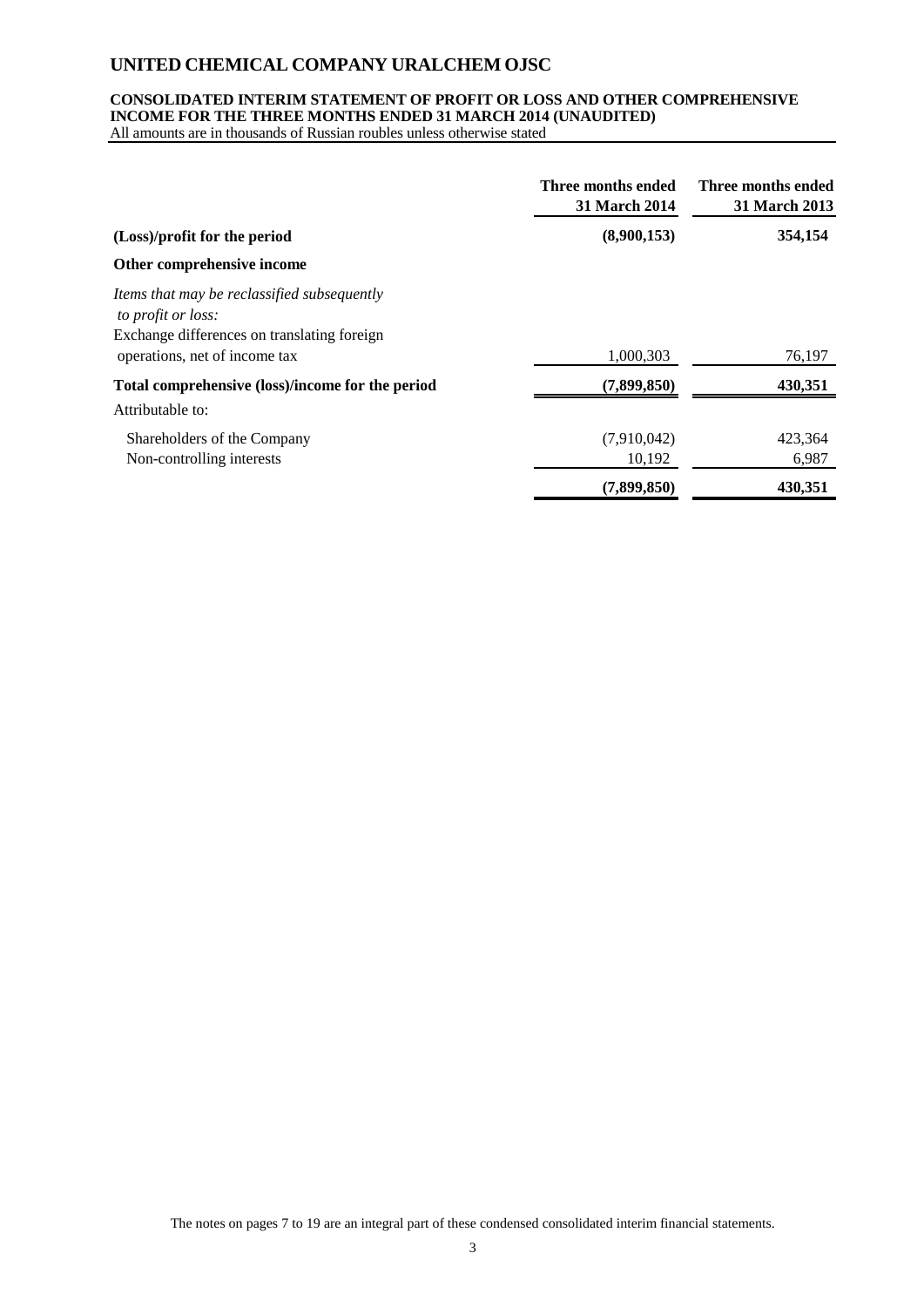### **CONSOLIDATED INTERIM STATEMENT OF FINANCIAL POSITION**

**AS AT 31 MARCH 2014 (UNAUDITED)**

All amounts are in thousands of Russian roubles unless otherwise stated

|                                            | <b>Notes</b> | 31 March 2014 | 31 December 2013 |
|--------------------------------------------|--------------|---------------|------------------|
| <b>ASSETS</b>                              |              |               |                  |
| <b>Non-current assets</b>                  |              |               |                  |
| Property, plant and equipment              | $8\,$        | 29,987,257    | 29,764,042       |
| Goodwill                                   |              | 10,501,400    | 10,501,400       |
| Intangible assets                          |              | 276,953       | 286,975          |
| Investments in associates                  |              | 125,563,084   | 125,575,900      |
| Inventories                                | 9            | 1,016,478     | 1,032,708        |
| Available-for-sale investments             |              | 5,127,722     | 5,127,721        |
| Other financial assets                     |              | 32,448        | 34,192           |
| Deferred tax assets                        |              | 3,227,701     | 929,403          |
|                                            |              | 175,733,043   | 173,252,341      |
| <b>Current</b> assets                      |              |               |                  |
| Inventories                                | 9            | 4,148,874     | 4,694,477        |
| Trade and other receivables                |              | 4,879,444     | 3,942,981        |
| Advances paid and prepaid expenses         |              | 1,172,088     | 1,157,622        |
| Income tax receivable                      |              | 201,008       | 430,717          |
| Other taxes receivable                     |              | 2,372,837     | 2,764,731        |
| Other financial assets                     |              | 87,159        | 40,160           |
| Cash and cash equivalents                  |              | 4,966,514     | 3,805,538        |
|                                            |              | 17,827,924    | 16,836,226       |
| <b>TOTAL ASSETS</b>                        |              | 193,560,967   | 190,088,567      |
| <b>EQUITY AND LIABILITIES</b>              |              |               |                  |
| <b>Capital and reserves</b>                |              |               |                  |
| Share capital                              |              | 2,000,000     | 2,000,000        |
| Additional paid-in capital                 |              | 2,291,705     | 2,228,220        |
| Foreign currency translation reserve       |              | 1,591,123     | 590,820          |
| Retained earnings                          |              | 13,157,306    | 22,067,651       |
|                                            |              |               |                  |
| <b>Equity attributable to shareholders</b> |              |               |                  |
| of the Company                             |              | 19,040,134    | 26,886,691       |
| Non-controlling interests                  |              | 224,693       | 213,432          |
| <b>Total equity</b>                        |              | 19,264,827    | 27,100,123       |
| <b>Non-current liabilities</b>             |              |               |                  |
| Loans and borrowings                       | 10           | 146,057,077   | 127,941,704      |
| Obligations under finance leases           |              | 2,412,112     | 2,265,881        |
| Retirement benefit obligations             |              | 534,122       | 527,245          |
| Deferred tax liabilities                   |              | 1,961,474     | 1,630,536        |
|                                            |              | 150,964,785   | 132,365,366      |
| <b>Current liabilities</b>                 |              |               |                  |
| Loans and borrowings                       | 10           | 18,798,600    | 21,779,882       |
| Obligations under finance leases           |              | 806,234       | 815,271          |
| Trade and other payables                   |              | 2,273,596     | 6,337,187        |
| Advances received                          |              | 570,345       | 1,252,506        |
| Income tax payable                         |              | 549,182       | 215,995          |
| Other taxes payable                        |              | 333,398       | 222,237          |
|                                            |              | 23,331,355    | 30,623,078       |
| <b>Total liabilities</b>                   |              | 174,296,140   | 162,988,444      |
| <b>TOTAL EQUITY AND LIABILITIES</b>        |              | 193,560,967   | 190,088,567      |

The notes on pages 7 to 19 are an integral part of these condensed consolidated interim financial statements.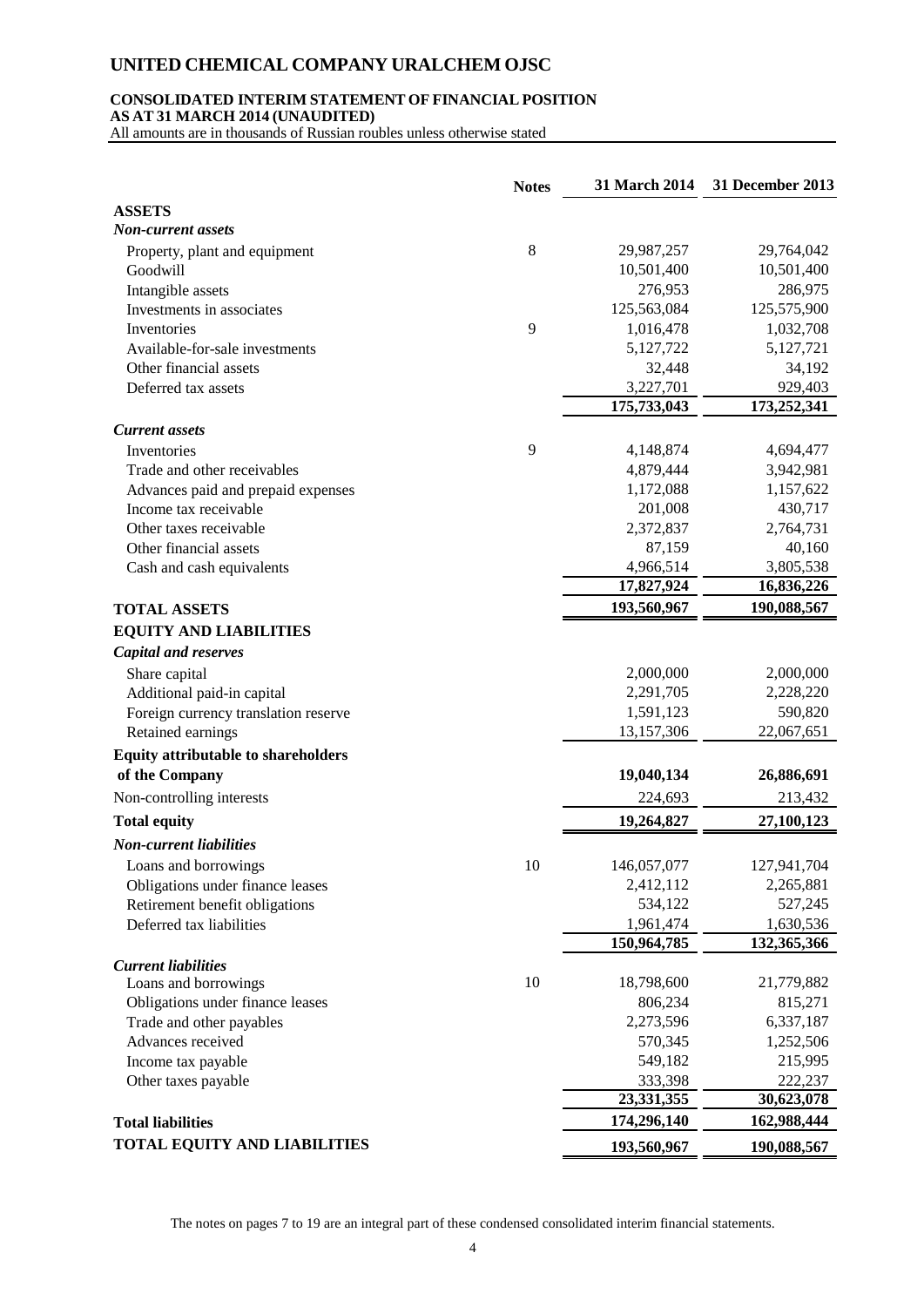### **CONSOLIDATED INTERIM STATEMENT OF CASH FLOWS**

**FOR THE THREE MONTHS ENDED 31 MARCH 2014 (UNAUDITED)**

All amounts are in thousands of Russian roubles unless otherwise stated

|                                                     | <b>Three months ended</b><br>31 March 2014 | Three months ended<br>31 March 2013 |
|-----------------------------------------------------|--------------------------------------------|-------------------------------------|
| <b>Operating activities</b>                         |                                            |                                     |
| (Loss)/profit before tax                            | (10, 224, 225)                             | 5,748,690                           |
| Adjustments for:                                    |                                            |                                     |
| Depreciation of property, plant and equipment       | 902,446                                    | 897,525                             |
| Amortisation of intangible assets                   | 24,219                                     | 19,083                              |
| Change in provisions and allowances                 | 282,386                                    | 113,710                             |
| Write-down of inventory to net realisable value     | 77,659                                     | 57,960                              |
| Loss on disposal of property, plant and equipment   | 15,052                                     | 24,763                              |
| Share-based compensation                            | 63,485                                     |                                     |
| Foreign exchange loss, net                          | 14,757,286                                 | 319,753                             |
| Share of loss of associates                         | 12,817                                     | 5,157                               |
| Interest and other finance income                   | (11,302)                                   | (25, 973)                           |
| Interest and other finance expense                  | 1,929,266                                  | 539,508                             |
| Operating cash flows before working capital changes | 7,829,089                                  | 7,700,176                           |
| Change in inventories                               | 617,060                                    | 194,335                             |
| Change in trade and other receivables               | (615, 817)                                 | (675, 313)                          |
| Change in advances paid and prepaid expenses        | (14,700)                                   | 298,232                             |
| Change in other taxes receivable                    | 391,894                                    | (93, 747)                           |
| Change in retirement benefit obligations            | 6,877                                      | 1,054                               |
| Change in trade and other payables                  | (1,458,246)                                | (326, 672)                          |
| Change in advances received                         | (682, 161)                                 | (695, 611)                          |
| Change in other taxes payable                       | 91,693                                     | 142,740                             |
| <b>Cash generated from operations</b>               | 6,165,689                                  | 6,545,194                           |
| Interest paid                                       | (379, 501)                                 | (441, 820)                          |
| Income tax paid                                     | (228, 763)                                 | (1,046,242)                         |
| Net cash generated from operating activities        | 5,557,425                                  | 5,057,132                           |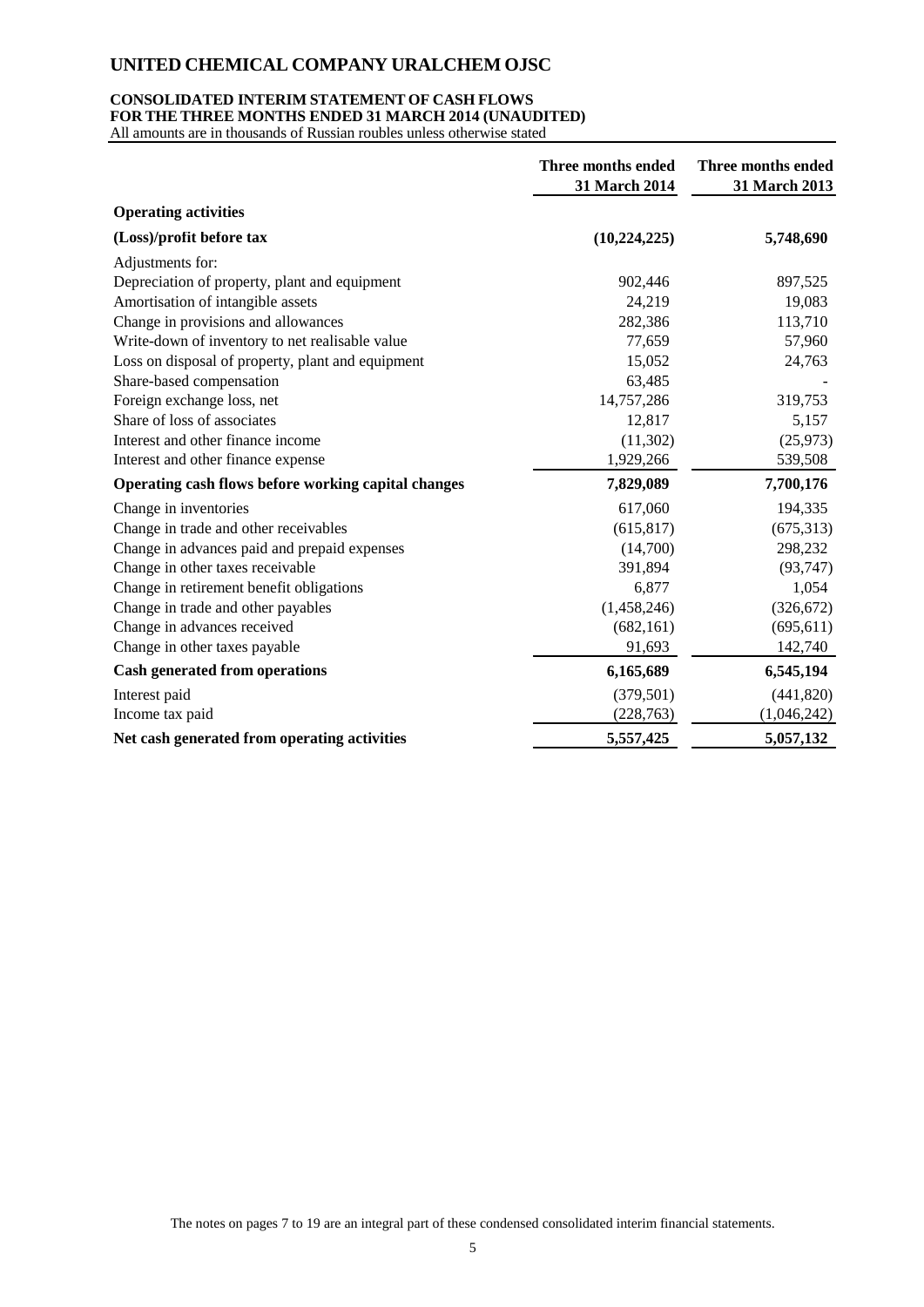### **CONSOLIDATED INTERIM STATEMENT OF CASH FLOWS**

**FOR THE THREE MONTHS ENDED 31 MARCH 2014 (UNAUDITED)**

All amounts are in thousands of Russian roubles unless otherwise stated

|                                                           | Three months ended<br>31 March 2014 | Three months ended<br>31 March 2013 |
|-----------------------------------------------------------|-------------------------------------|-------------------------------------|
| <b>Investing activities</b>                               |                                     |                                     |
| Proceeds from disposal of available-for-sale investments  |                                     | 85,000                              |
| Payments for acquisition of property, plant and equipment | (872, 636)                          | (1, 135, 530)                       |
| Proceeds from sale of property, plant and equipment       | 105,864                             | 142,422                             |
| Payments for acquisition of intangible assets             | (14, 197)                           | (23, 584)                           |
| Loans issued                                              | (36,580)                            | (367, 987)                          |
| Proceeds from repayment of loans issued                   | 3,261                               | 1,146,338                           |
| Interest received                                         | 8,747                               | 29,975                              |
| Net cash used in investing activities                     | (805, 541)                          | (123, 366)                          |
| <b>Financing activities</b>                               |                                     |                                     |
| Proceeds from short-term loans and borrowings             | 3,164,790                           | 1,354                               |
| Proceeds from long-term loans and borrowings              | 7,304,973                           | 6,420,382                           |
| Repayment of short-term loans and borrowings              | (9,636,048)                         | (320, 956)                          |
| Repayment of long-term loans and borrowings               | (730, 175)                          | (3,824,769)                         |
| Repayment of principal amounts of finance leases          | (163, 321)                          | (143, 398)                          |
| Dividends paid to the shareholders                        | (3,475,000)                         | (4,200,000)                         |
| Net cash used in financing activities                     | (3,534,781)                         | (2,067,387)                         |
| Net increase in cash and cash equivalents                 | 1,217,103                           | 2,866,379                           |
| Cash and cash equivalents at the beginning of the period  | 3,805,538                           | 5,392,432                           |
| Effect of exchange rate changes on the balance            |                                     |                                     |
| of cash held in foreign currencies                        | (56, 127)                           | 344,551                             |
| Cash and cash equivalents at the end of the period        | 4,966,514                           | 8,603,362                           |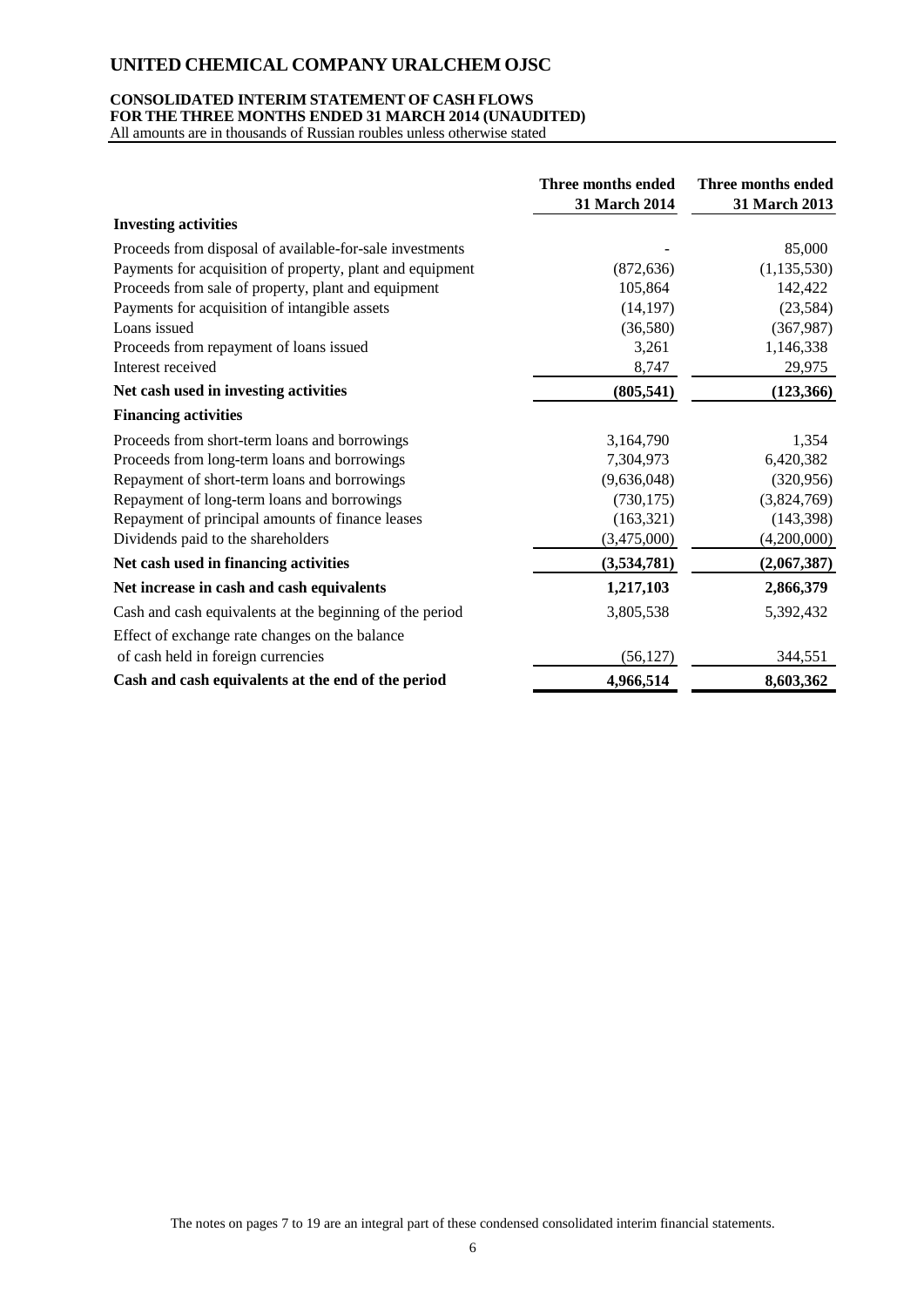#### **CONSOLIDATED INTERIM STATEMENT OF CHANGES IN EQUITY FOR THE THREE MONTHS ENDED 31 MARCH 2014 (UNAUDITED)**

All amounts are in thousands of Russian roubles unless otherwise stated

|                                                                                     |              |               |                                         | <b>Attributable to shareholders of the Company</b> |                                                                   |                          |                                  |                          |
|-------------------------------------------------------------------------------------|--------------|---------------|-----------------------------------------|----------------------------------------------------|-------------------------------------------------------------------|--------------------------|----------------------------------|--------------------------|
|                                                                                     | <b>Notes</b> | Share capital | <b>Additional</b><br>paid-in<br>capital | Foreign<br>currency<br>translation<br>reserve      | <b>Retained</b><br>earnings/<br><i>(accumulate)</i><br>d deficit) | <b>Total</b>             | Non-<br>controlling<br>interests | <b>Total</b>             |
| <b>Balance as at 1 January 2013</b>                                                 |              | 2,000,000     | 1,928,451                               | 175,198                                            | 19,016,591                                                        | 23,120,240               | 325,901                          | 23,446,141               |
| Profit/(loss) for the period<br>Other comprehensive loss                            |              |               |                                         | (25, 684)                                          | 4,860,916                                                         | 4,860,916<br>(25, 684)   | (22,991)                         | 4,837,925<br>(25, 684)   |
| <b>Total comprehensive (loss)/income</b><br>for the period                          |              |               |                                         | (25, 684)                                          | 4,860,916                                                         | 4,835,232                | (22,991)                         | 4,812,241                |
| <b>Balance at 31 March 2013</b>                                                     |              | 2,000,000     | 1,928,451                               | 149,514                                            | 23,877,507                                                        | 27,955,472               | 302,910                          | 28,258,382               |
| <b>Balance at 1 January 2014</b>                                                    |              | 2,000,000     | 2,228,220                               | 590,820                                            | 22,067,651                                                        | 26,886,691               | 213,432                          | 27,100,123               |
| (Loss)/ profit for the period<br>Other comprehensive income                         |              |               |                                         | 1,000,303                                          | (8,910,345)                                                       | (8,910,345)<br>1,000,303 | 10,192                           | (8,900,153)<br>1,000,303 |
| Total comprehensive income/(loss)<br>for the period                                 |              |               |                                         | 1,000,303                                          | (8,910,345)                                                       | (7,910,042)              | 10,192                           | (7,899,850)              |
| Non-controlling interest arising on business<br>combination<br>Share-based payments | 11           |               | 63,485                                  |                                                    |                                                                   | 63,485                   | 1,069                            | 1,069<br>63,485          |
| <b>Balance at 31 March 2014</b>                                                     |              | 2,000,000     | 2,291,705                               | 1,591,123                                          | 13,157,306                                                        | 19,040,134               | 224,693                          | 19,264,827               |

The notes on pages 7 to 19 are an integral part of these condensed consolidated interim financial statements.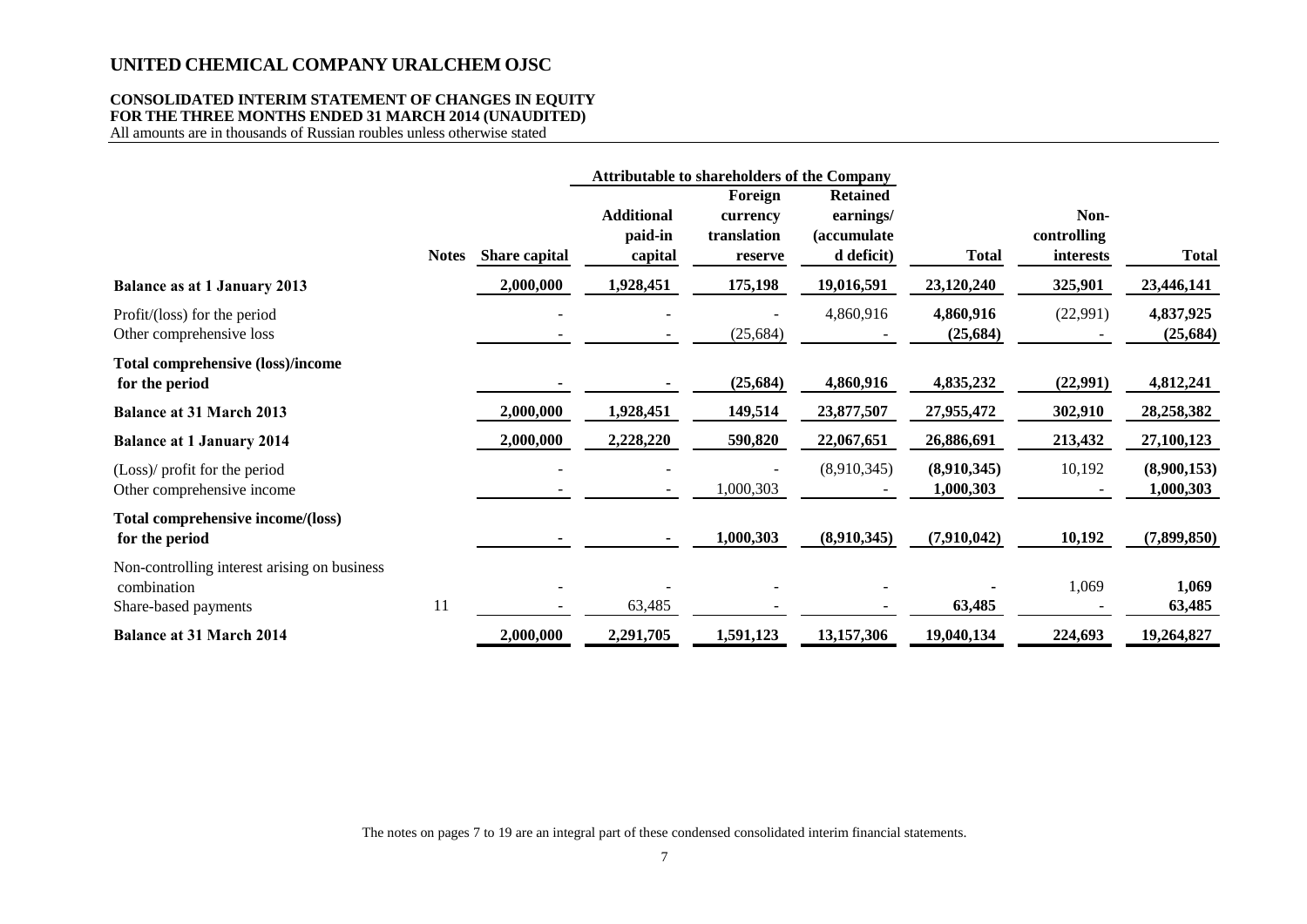# **SELECTIVE NOTES TO THE CONDENSED CONSOLIDATED INTERIM FINANCIAL STATEMENTS FOR THE THREE MONTHS ENDED 31 MARCH 2014 (UNAUDITED)**

All amounts are in thousands of Russian roubles unless otherwise stated

### **1. GENERAL INFORMATION**

#### **Organisation**

United Chemical Company "UralChem" ("the Company") is an open joint stock company which was incorporated in Moscow on 22 October 2007.

As at 31 March 2014, the Company was 99.9999% owned by UralChem Holding P.L.C., incorporated in Cyprus. The remaining 0.0001% of the Company's shares was owned by CI-Chemical Invest Limited. The principal beneficial shareholder of the Company is Mr. Dmitry A. Mazepin.

The Company's main office is located at Presnenskaya naberezhnaya, 10, block B, Moscow, Russia.

#### **Principal business activities**

The principal business activities of the Group are the production and distribution of mineral fertilisers. The main products of the Group are nitrogen based, phosphate based and complex fertilisers. The major production facilities of the Group are located in the Moscow, Perm and Kirov regions of the Russian Federation.

### **2. BASIS OF PREPARATION**

The condensed consolidated interim financial statements of the Group have been prepared in accordance with International Accounting Standard ("IAS") 34, *Interim Financial Reporting*, as issued by the International Accounting Standards Board, except for the accounting for the investment in Uralkali OJSC. The Group does not have any information related to the financial position of Uralkali OJSC as at 31 March 2014 and its financial results for the three months then ended. Thus, it is impracticable for the Group to account for this investment applying equity method in accordance with IAS 28. The Group has continued to account for this investment at the fair value of its share in the net assets of Uralkali OJSC at the date of acquisition.

These condensed consolidated interim financial statements are prepared based on the accounting policies applied in the annual consolidated financial statements of the Group for the year ended 31 December 2013, and should be read in conjunction with the consolidated financial statements and accompanying notes included in the Group's consolidated financial statements for the year ended 31 December 2013.

#### **3. SEGMENT INFORMATION**

For management purposes the Group is organised in two segments, Nitrogen Fertilisers and Phosphate Fertilisers. Operating results for these segments are reviewed by the Chief Executive Officer ("the chief operating decision maker") in order to assess performance and allocate resources.

- Nitrogen Fertilisers: The nitrogen fertilisers segment comprises subsidiaries engaged in the production of nitrogen based fertilisers, complex fertilisers, ammonia, inorganic acids and other chemical products. The major subsidiaries and branches allocated to the nitrogen fertilisers segment are KCCW, located in the Kirov region of the Russian Federation, Azot branch of UralChem OJSC ("Azot branch") and PMF, located in the Perm region of the Russian Federation; and
- Phosphate Fertilisers: The phosphate fertilisers segment comprises subsidiaries engaged in the production of phosphate based fertilisers, complex fertilisers and inorganic acids. The major subsidiary allocated to the phosphate fertilisers segment is VMF, located in the Moscow region of the Russian Federation.

The chief operating decision maker (CEO of the Group) does not regularly review the operating results of other operations, which include smaller subsidiaries which are engaged in a variety of businesses, such as electricity and heat energy generation, construction, repairs and maintenance and processing of waste water. Accordinaly, these operations are not reported as separate operating segments.

The profitability of the two operating segments is primarily measured based on OIBDA (operating profit adjusted for depreciation and amortisation) and net profit for the period. Since OIBDA is not a standard IFRS measure,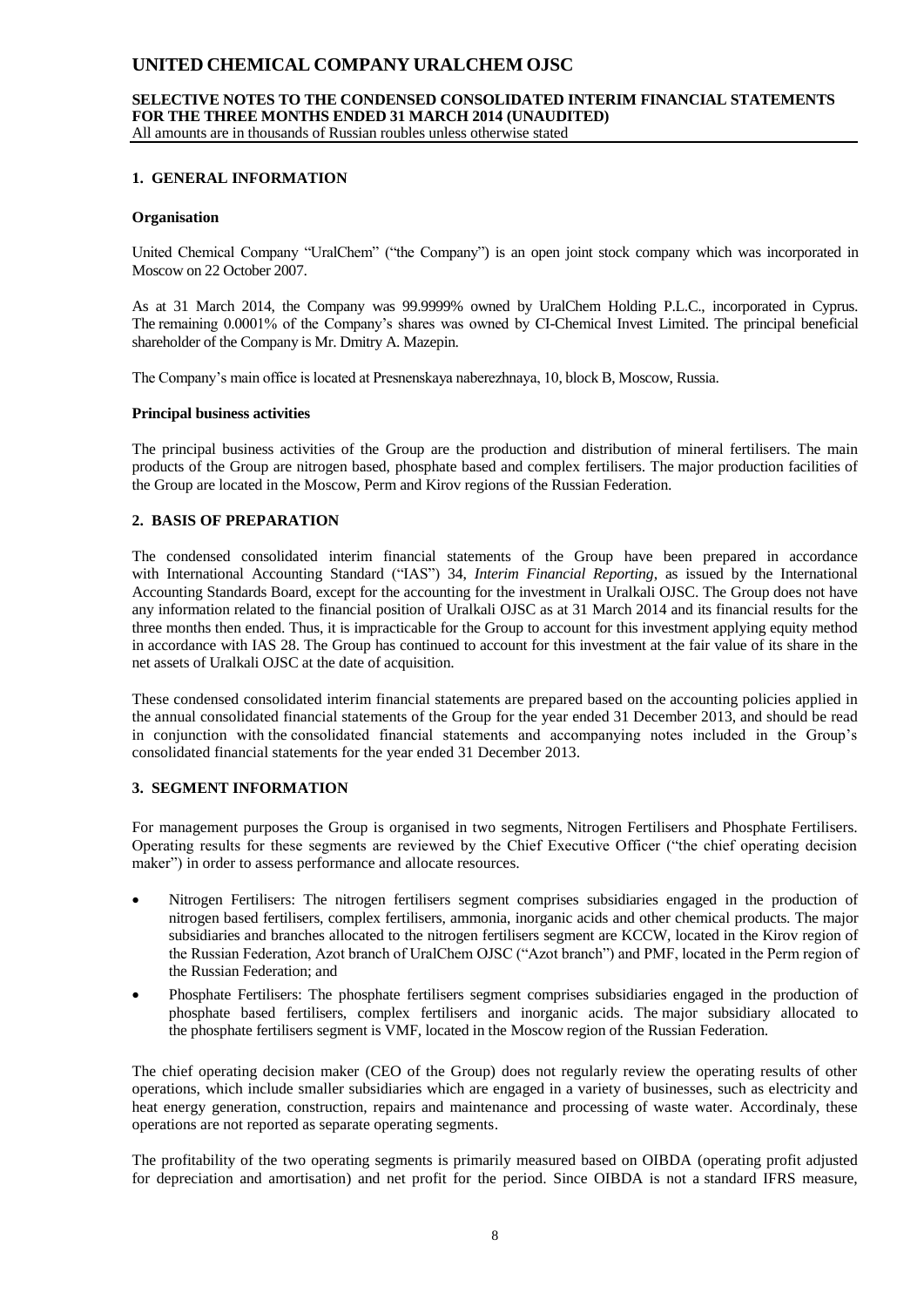### **SELECTIVE NOTES TO THE CONDENSED CONSOLIDATED INTERIM FINANCIAL STATEMENTS FOR THE THREE MONTHS ENDED 31 MARCH 2014 (UNAUDITED)**

All amounts are in thousands of Russian roubles unless otherwise stated

the Group's definition of OIBDA may differ from that of other companies. Costs and assets of subsidiaries of the Group engaged in transportation, sales and marketing activities are allocated (pro rata volume of services rendered by these companies to the operating segments) to operating segments within management reports reviewed by the chief operating decision maker. Costs and assets of subsidiaries of the Group engaged in other operations are not allocated to operating segments within management reports reviewed by the chief operating decision maker. Other income and expenses of the Group not incorporated in calculation of the operating profit are also allocated to operating segments.

Segment information provided to the chief operating decision maker for the reportable segments for the three months ended 31 March 2014 is as follows:

| Three months ended 31 March 2014 | <b>Nitrogen</b><br>fertilisers | Phosphate<br>fertilisers | <b>Total</b> |
|----------------------------------|--------------------------------|--------------------------|--------------|
| Revenue from external customers  | 17,903,839                     | 876,572                  | 18,780,411   |
| Inter-segment revenue            | 88,712                         | 3,566                    | 92,278       |
| <b>Total segment revenue</b>     | 17,992,551                     | 880,138                  | 18,872,689   |
| <b>OIBDA</b>                     | 7,736,858                      | 10,382                   | 7,747,240    |
| Net profit/(loss) for the period | 5,189,035                      | (69,370)                 | 5,119,665    |
| Three months ended 31 March 2013 | <b>Nitrogen</b><br>fertilisers | Phosphate<br>fertilisers | <b>Total</b> |
| Revenue from external customers  | 17,042,463                     | 3,023,245                | 20,065,708   |
| Inter-segment revenue            | 446,040                        | 8,428                    | 454,468      |
| <b>Total segment revenue</b>     | 17,488,503                     | 3,031,673                | 20,520,176   |
| <b>OIBDA</b>                     | 8,193,891                      | 14,984                   | 8,208,875    |
| Net profit/(loss) for the period | 6,418,166                      | (90, 349)                | 6,327,817    |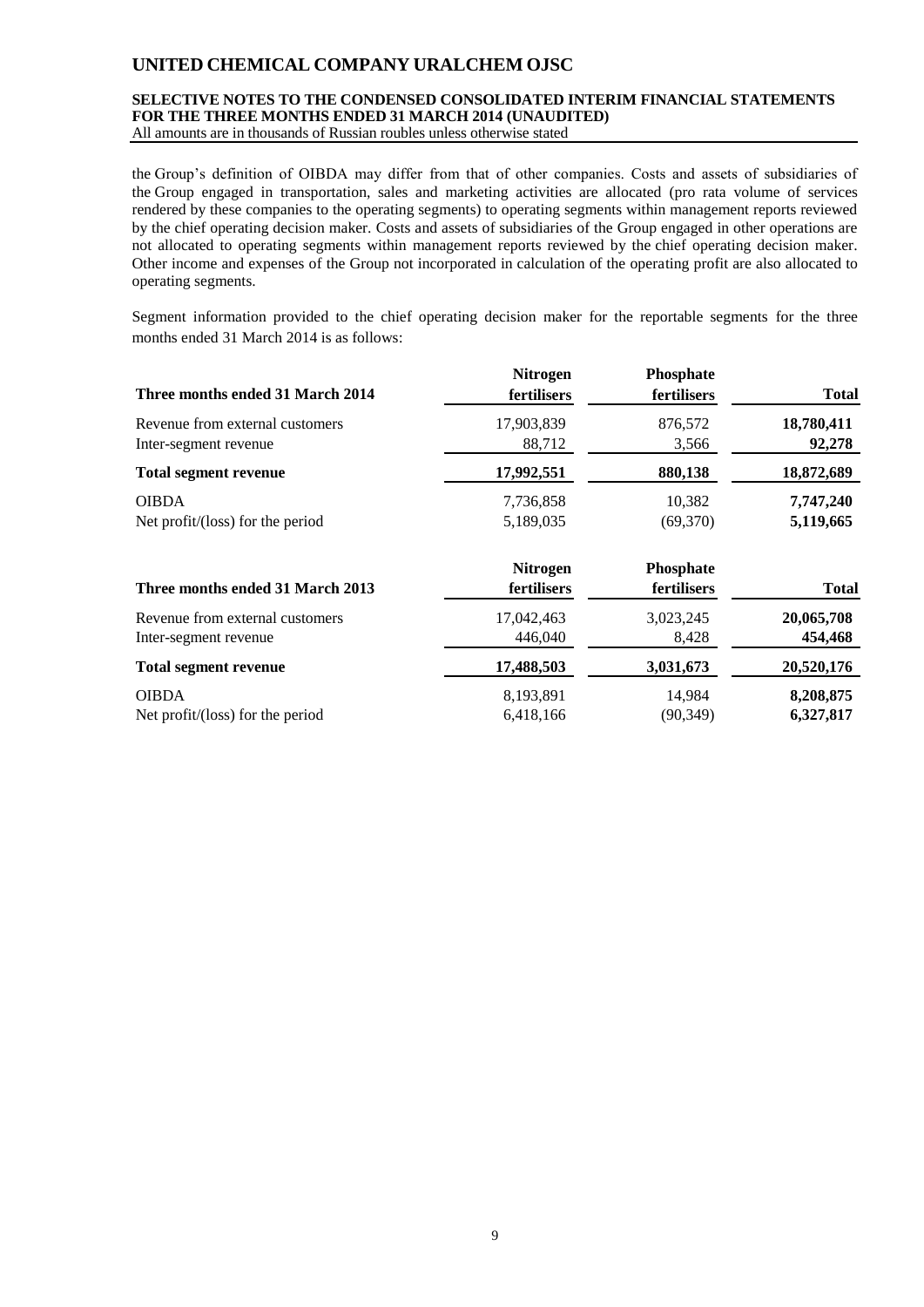#### **SELECTIVE NOTES TO THE CONDENSED CONSOLIDATED INTERIM FINANCIAL STATEMENTS FOR THE THREE MONTHS ENDED 31 MARCH 2014 (UNAUDITED)** All amounts are in thousands of Russian roubles unless otherwise stated

The total reportable segment OIBDA and segment profit for the period are reconciled to consolidated profit as follows:

| Three months ended 31 March 2014          | <b>Nitrogen</b><br>fertilisers | <b>Phosphate</b><br>fertilisers | <b>Total</b>  |
|-------------------------------------------|--------------------------------|---------------------------------|---------------|
| Segment OIBDA                             | 7,736,858                      | 10,382                          | 7,747,240     |
| Segment amortisation and depreciation     | (811, 807)                     | (48, 731)                       | (860, 538)    |
| Segment income tax (expense)/benefit      | (635,082)                      | 7,092                           | (627,990)     |
| Segment expense from financing activities | (1,100,934)                    | (38, 113)                       | (1, 139, 047) |
| Segment profit/(loss) for the period      | 5,189,035                      | (69,370)                        | 5,119,665     |
| <b>Unallocated activities</b>             |                                |                                 |               |
| Depreciation and amortisation             |                                |                                 | (66, 127)     |
| Corporate overheads                       |                                |                                 | (1,486,522)   |
| Other expenses                            |                                |                                 | (893, 856)    |
| Interest and other finance income         |                                |                                 | 950           |
| Interest and other finance expense        |                                |                                 | (1,730,171)   |
| Share of loss of associates               |                                |                                 | (12, 817)     |
| Foreign exchange loss                     |                                |                                 |               |
| from financing activities                 |                                |                                 | (12,648,600)  |
| Inter-segment operations                  |                                |                                 | 865,263       |
| Unallocated income tax benefit            |                                |                                 | 1,952,062     |
| Group loss for the period                 |                                |                                 | (8,900,153)   |

| Three months ended 31 March 2013          | <b>Nitrogen</b><br>fertilisers | Phosphate<br>fertilisers | <b>Total</b> |
|-------------------------------------------|--------------------------------|--------------------------|--------------|
| Segment OIBDA                             | 8,193,891                      | 14,984                   | 8,208,875    |
| Segment amortisation and depreciation     | (749,300)                      | (124,761)                | (874,061)    |
| Segment income tax (expense)/benefit      | (875, 192)                     | 41,778                   | (833, 414)   |
| Segment expense from financing activities | (151, 233)                     | (22,350)                 | (173, 583)   |
| Segment profit/(loss) for the period      | 6,418,166                      | (90, 349)                | 6,327,817    |
| <b>Unallocated activities</b>             |                                |                          |              |
| Depreciation and amortisation             |                                |                          | (42, 547)    |
| Corporate overheads                       |                                |                          | (330,905)    |
| Other expenses                            |                                |                          | (619, 375)   |
| Interest and other finance income         |                                |                          | 4,541        |
| Interest and other finance expense        |                                |                          | (317, 846)   |
| Share of loss of associates               |                                |                          | (5,157)      |
| Foreign exchange loss                     |                                |                          |              |
| from financing activities                 |                                |                          | (477, 920)   |
| Inter-segment operations                  |                                |                          | 376,668      |
| Unallocated income tax expense            |                                |                          | (77, 351)    |
| Group profit for the period               |                                |                          | 4,837,925    |

The revenue from external parties reported to the chief operating decision maker is measured in a manner consistent with that in the income statement.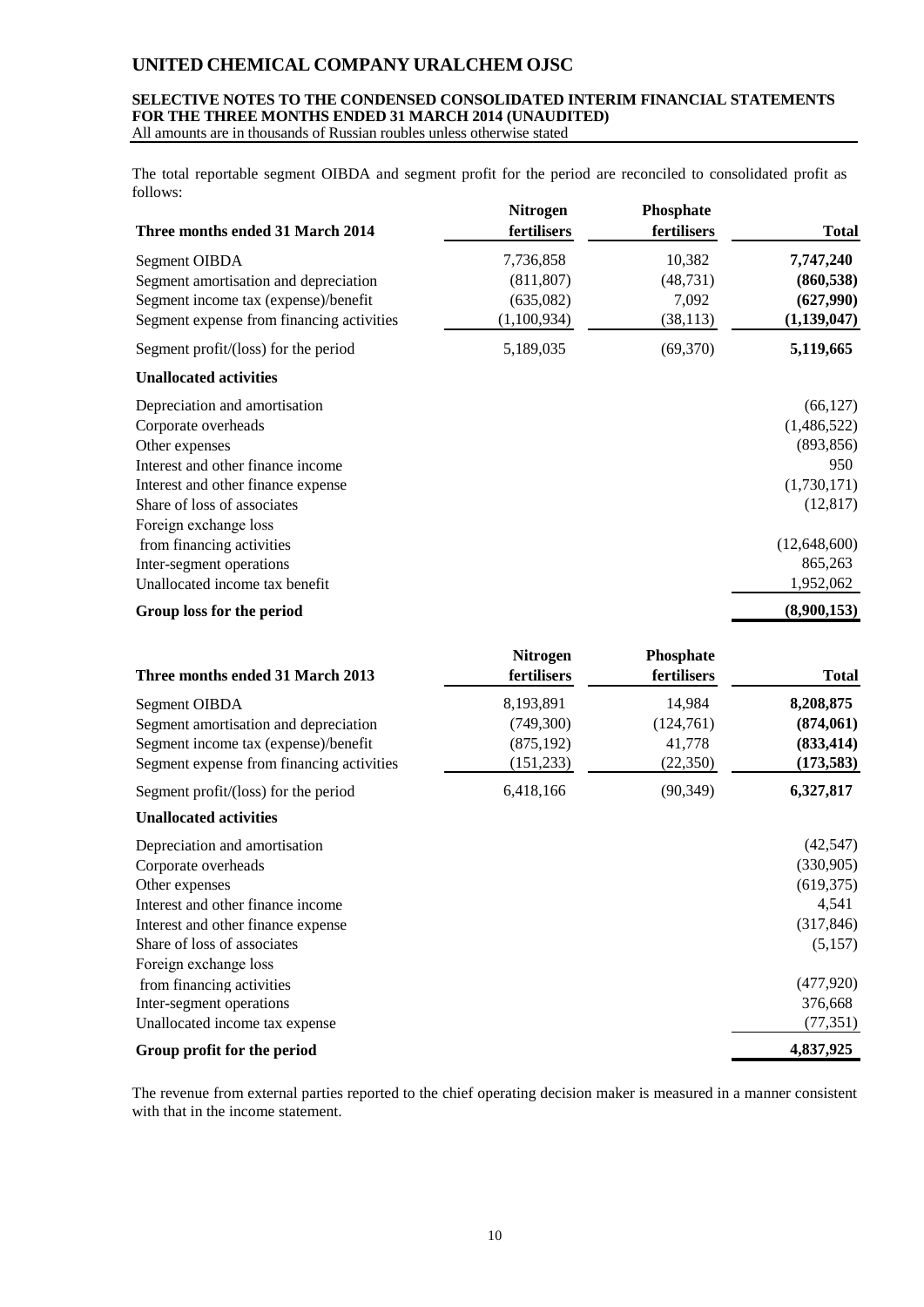### **SELECTIVE NOTES TO THE CONDENSED CONSOLIDATED INTERIM FINANCIAL STATEMENTS FOR THE THREE MONTHS ENDED 31 MARCH 2014 (UNAUDITED)**

All amounts are in thousands of Russian roubles unless otherwise stated

Total reportable segment assets are as follows:

| Total segment assets as at: | <b>Nitrogen</b><br><b>fertilisers</b> | <b>Phosphate</b><br><b>fertilisers</b> | Total      |
|-----------------------------|---------------------------------------|----------------------------------------|------------|
| 31 March 2014               | 49,300,664                            | 4.593.830                              | 53,894,494 |
| 31 December 2013            | 46,800,420                            | 5,157,490                              | 51,957,910 |

The amounts provided to the chief operating decision maker with respect to total assets are measured in a manner consistent with that in the financial statements. These assets are allocated based on the operations of the segment.

Investments in shares (classified as available-for-sale financial assets or investments in associates) held by the Group are not considered to be segment assets but are rather managed at the corporate headquarters by the strategic investment function.

Non-current assets other than financial instruments and deferred tax assets are located primarily in the Russian Federation, the location of the Group's major production facilities. Non-current assets located in other countries, including Cyprus, are not significant.

Information about revenue from sales to external customers attributed to individual countries is not available as the cost to develop it would be excessive. Therefore this information is not disclosed in these condensed consolidated interim financial statements.

#### **4. SALES OF GOODS**

| Three months ended 31 March 2014 | <b>Total</b> | <b>Export</b> | <b>Russian</b><br>Federation | <b>Other CIS</b><br>countries |
|----------------------------------|--------------|---------------|------------------------------|-------------------------------|
|                                  |              |               |                              |                               |
| Mineral fertilisers              |              |               |                              |                               |
| Nitrogen based fertilisers       | 12,478,491   | 9,222,557     | 2,931,253                    | 324,681                       |
| Complex fertilisers              | 1,760,971    | 1,513,627     | 109,182                      | 138,162                       |
| Phosphate based fertilisers      | 602,201      | 257,262       | 209,605                      | 135,334                       |
| Ammonia                          | 2,753,443    | 2,611,287     | 121,567                      | 20,589                        |
| Explosive grade ammonium nitrate | 576,093      | 4,510         | 465,712                      | 105,871                       |
| Inorganic acids                  | 214,708      |               | 214,708                      |                               |
| Other chemical products          | 394,504      | 68,434        | 312,241                      | 13,829                        |
| <b>Total</b>                     | 18,780,411   | 13,677,677    | 4,364,268                    | 738,466                       |
| Three months ended 31 March 2013 |              |               |                              |                               |
| Mineral fertilisers              |              |               |                              |                               |
| Nitrogen based fertilisers       | 10,873,559   | 7,774,674     | 2,883,531                    | 215,354                       |
| Complex fertilisers              | 2,340,206    | 1,594,968     | 196,885                      | 548,353                       |
| Phosphate based fertilisers      | 2,196,237    | 1,340,536     | 268,199                      | 587,502                       |
| Ammonia                          | 3,430,350    | 2,668,225     | 715,371                      | 46,754                        |
| Explosive grade ammonium nitrate | 581,245      | 38,457        | 448,597                      | 94,191                        |
| Inorganic acids                  | 245,033      |               | 245,033                      |                               |
| Other chemical products          | 399,078      | 101,931       | 295,080                      | 2,067                         |
| <b>Total</b>                     | 20,065,708   | 13,518,791    | 5,052,696                    | 1,494,221                     |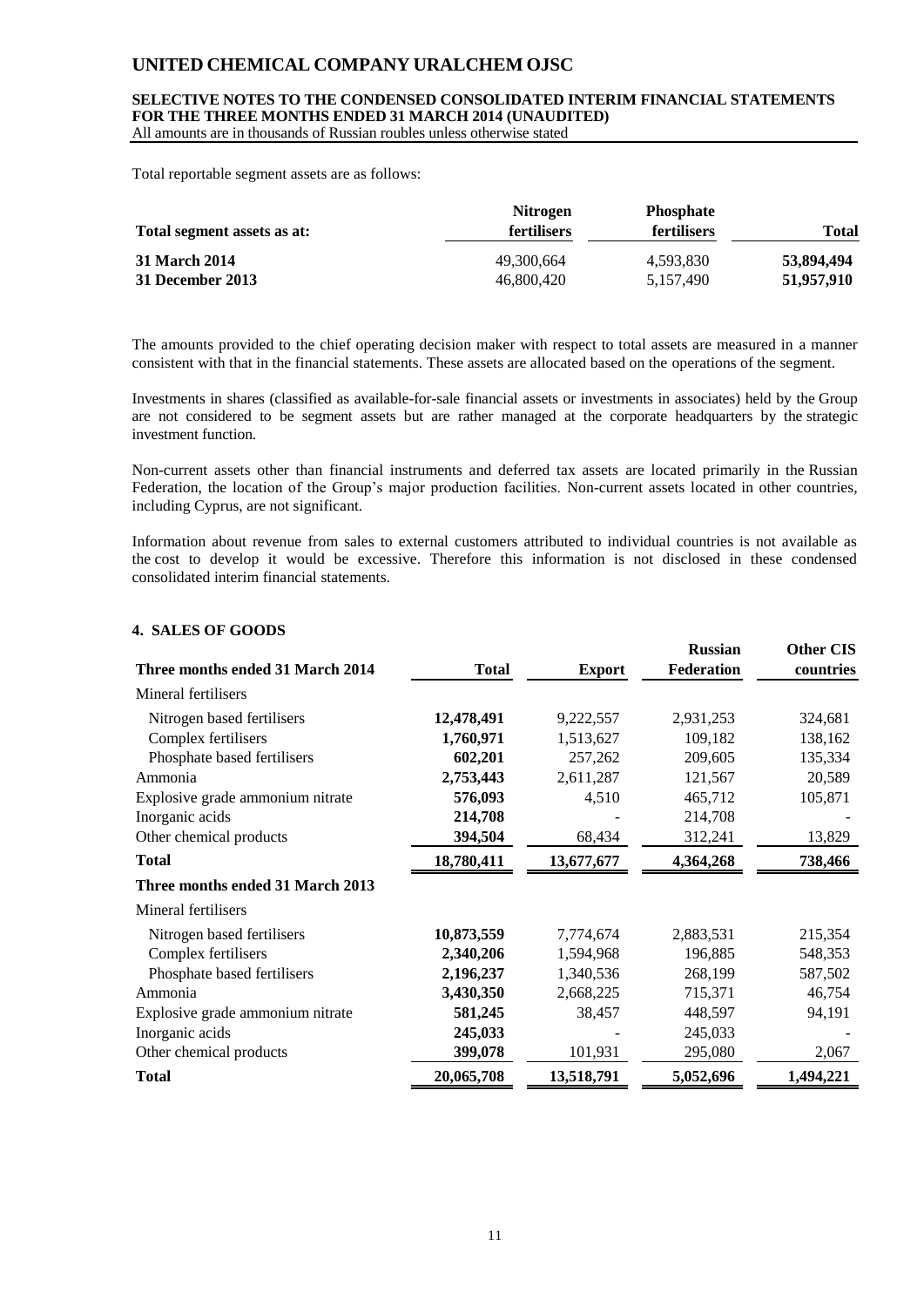### **SELECTIVE NOTES TO THE CONDENSED CONSOLIDATED INTERIM FINANCIAL STATEMENTS FOR THE THREE MONTHS ENDED 31 MARCH 2014 (UNAUDITED)**

All amounts are in thousands of Russian roubles unless otherwise stated

#### **5. COST OF SALES**

|                                               | <b>31 March 2014</b> | Three months ended Three months ended<br><b>31 March 2013</b> |
|-----------------------------------------------|----------------------|---------------------------------------------------------------|
| Raw materials, including:                     |                      |                                                               |
| Natural gas                                   | 3,465,321            | 3,179,359                                                     |
| Apatite                                       | 483,530              | 1,288,878                                                     |
| Potassium chloride                            | 179,126              | 319,851                                                       |
| Sulphur                                       | 37,290               | 174,618                                                       |
| Other raw materials                           | 536,870              | 473,840                                                       |
| Energy and utilities                          | 1,195,983            | 1,159,389                                                     |
| Staff costs                                   | 943,353              | 978,574                                                       |
| Depreciation                                  | 656,503              | 652,924                                                       |
| Repair and maintenance                        | 43,036               | 42,853                                                        |
| Change in work in progress and finished goods | 424,674              | 359,582                                                       |
| Other                                         | 221,019              | 189,185                                                       |
| <b>Total</b>                                  | 8,186,705            | 8,819,053                                                     |

### **6. SELLING AND DISTRIBUTION EXPENSES**

|                               | <b>31 March 2014</b> | Three months ended Three months ended<br><b>31 March 2013</b> |
|-------------------------------|----------------------|---------------------------------------------------------------|
|                               |                      |                                                               |
| Transportation, including:    |                      |                                                               |
| Railway tariff                | 1,785,784            | 1,857,538                                                     |
| Freight and transshipment     | 1,390,695            | 1,077,112                                                     |
| Rail cars rent expenses       | 341,606              | 349,884                                                       |
| Other transportation expenses | 94,317               | 135,994                                                       |
| Staff costs                   | 307.386              | 264,654                                                       |
| Depreciation                  | 189,935              | 188,899                                                       |
| Advertising and marketing     | 3,386                | 14,021                                                        |
| Other                         | 256,666              | 287,188                                                       |
| <b>Total</b>                  | 4,369,775            | 4,175,290                                                     |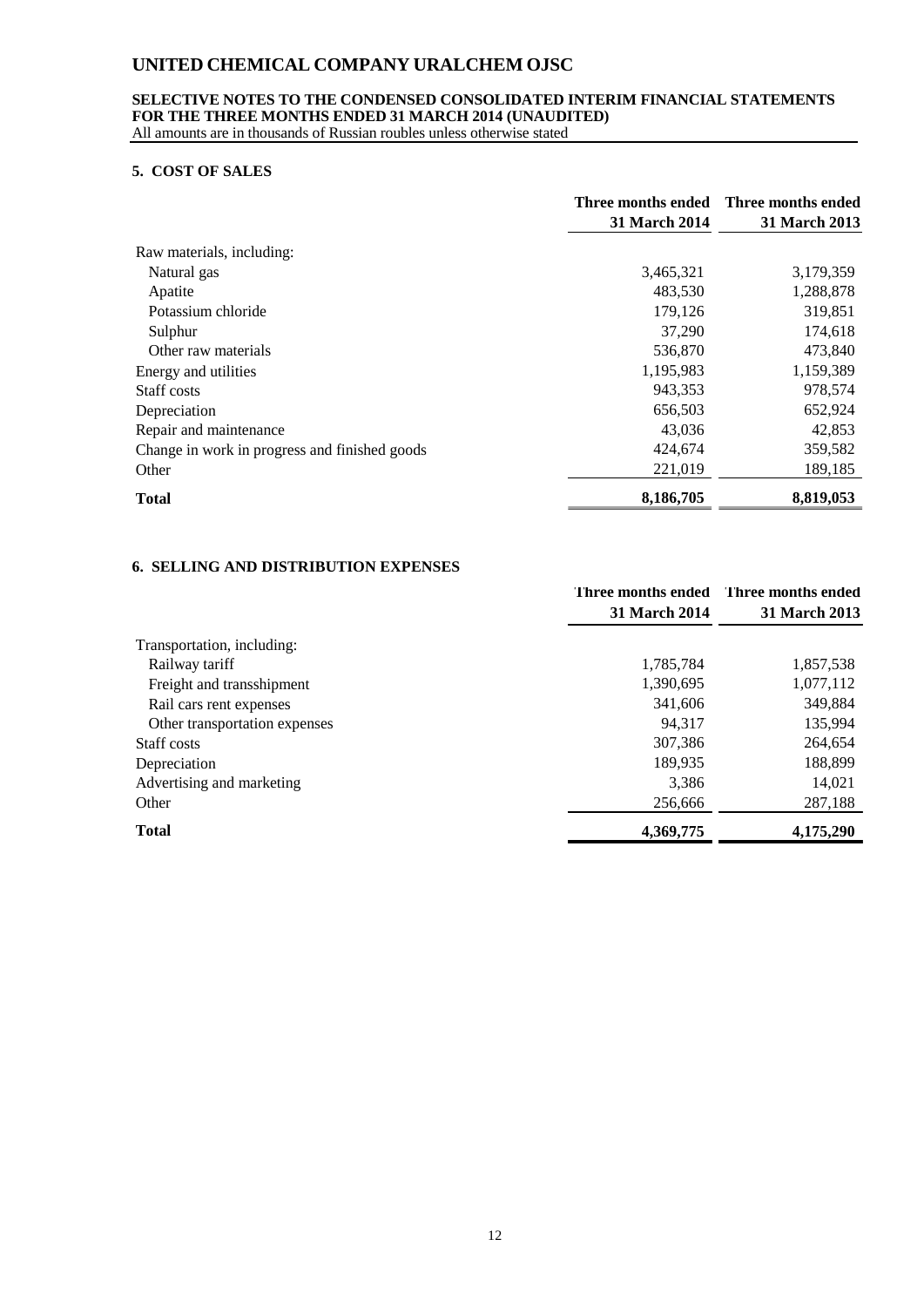#### **SELECTIVE NOTES TO THE CONDENSED CONSOLIDATED INTERIM FINANCIAL STATEMENTS FOR THE THREE MONTHS ENDED 31 MARCH 2014 (UNAUDITED)**

All amounts are in thousands of Russian roubles unless otherwise stated

#### **7. GENERAL AND ADMINISTRATIVE EXPENSES**

|                                      |               | Three months ended Three months ended |
|--------------------------------------|---------------|---------------------------------------|
|                                      | 31 March 2014 | 31 March 2013                         |
| Staff costs                          | 861,132       | 691,912                               |
| Audit, legal and consulting services | 108,348       | 102,400                               |
| Depreciation                         | 56,008        | 55,702                                |
| Security                             | 47,729        | 30,106                                |
| Rent                                 | 29,497        | 31,071                                |
| Fines and penalties                  | 12,126        | 6,938                                 |
| Bank charges                         | 10,112        | 11,956                                |
| Other                                | 171,857       | 235,682                               |
| <b>Total</b>                         | 1,296,809     | 1,165,767                             |

#### **8. PROPERTY, PLANT AND EQUIPMENT**

#### **Acquisitions and disposals**

During the three months ended 31 March 2014, the Group acquired property, plant and equipment with a cost of RUB 975,324 thousand (three months ended 31 March 2013: RUB 1,530,349 thousand) including machinery, equipment and transport leased under a number of finance lease agreements for the amount of 210,844 thousand (three months ended 31 March 2013: RUB 351,000 thousand). The acquisition under a finance lease agreements represents a non-cash investing and financing activity which is not reflected in the condensed consolidated statement of cash flows.

As at 31 March 2014, property, plant and equipment included advances paid for acquisition of the property, plant and equipment in the amount of RUB 559,526 thousand (31 December 2013: RUB 322,753 thousand).

The Group also disposed of certain of its machinery and tools with a carrying amount of RUB 55,537 thousand (three months ended 31 March 2013: RUB 104,240 thousand).

#### **Assets pledged as collateral**

As at 31 March 2014, the carrying values of property, plant and equipment pledged to secure loans and borrowings granted to the Group amounted to RUB 3,290,887 thousand (31 December 2013: RUB 3,093,273 thousand) (refer to Note 10).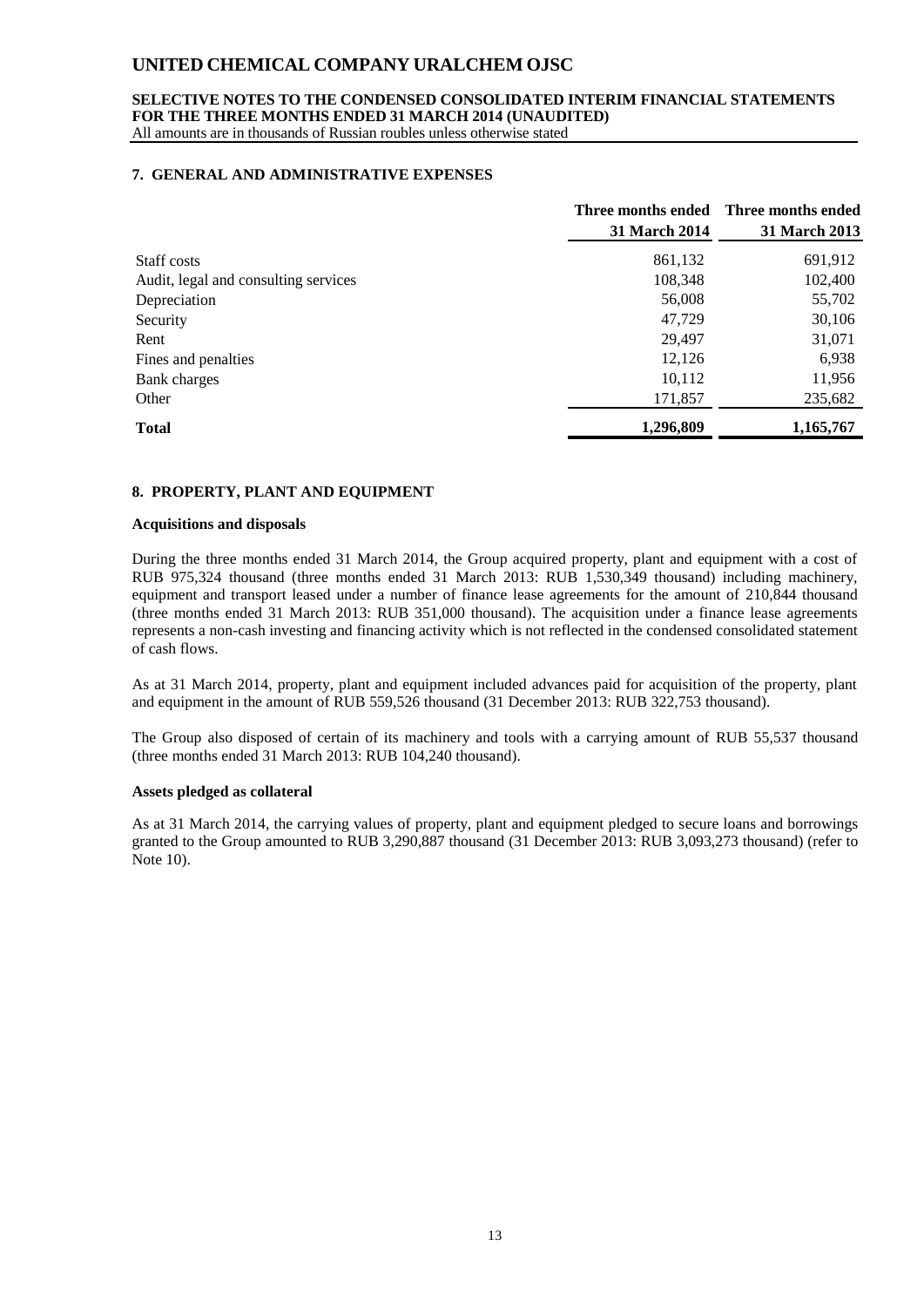#### **SELECTIVE NOTES TO THE CONDENSED CONSOLIDATED INTERIM FINANCIAL STATEMENTS FOR THE THREE MONTHS ENDED 31 MARCH 2014 (UNAUDITED)**

All amounts are in thousands of Russian roubles unless otherwise stated

#### **9. INVENTORIES**

|                                                              | 31 March 2014 | <b>31 December 2013</b> |
|--------------------------------------------------------------|---------------|-------------------------|
| Inventories expected to be recovered after<br>twelve months  |               |                         |
| Catalytic agents                                             | 883,344       | 899,796                 |
| Other inventories                                            | 133,134       | 132,912                 |
|                                                              | 1,016,478     | 1,032,708               |
| Inventories expected to be recovered within<br>twelve months |               |                         |
| Finished goods                                               | 2,175,926     | 2,590,797               |
| Raw materials, net of allowance for                          |               |                         |
| obsolescence                                                 | 1,748,599     | 1,869,229               |
| Work in-progress                                             | 208,898       | 219,160                 |
| Goods for resale                                             | 15,451        | 15,291                  |
|                                                              | 4,148,874     | 4,694,477               |
| <b>Total</b>                                                 | 5,165,352     | 5,727,185               |

During the three months ended 31 March 2014, the Group recognised a write down of RUB 77,659 thousand to reduce the carrying value of inventories to net realisable value (year ended 31 December 2013: RUB 42,512 thousand).

At 31 March 2014, raw materials were presented net of an allowance for obsolescence of RUB 136,264 thousand (31 December 2013: RUB 153,314 thousand). During the three months ended 31 March 2014, the Group recognised RUB 8,246 thousand (three months ended 31 March 2013: RUB 4,494 thousand) and released RUB 25,296 thousand (three months ended 31 March 2013: RUB 1,821 thousand) of allowance for obsolescence of raw materials.

### **10. LOANS AND BORROWINGS**

|                                               | <b>31 March 2014</b> | 31 December 2013 |
|-----------------------------------------------|----------------------|------------------|
| Loans denominated in USD                      | 162,587,101          | 140,889,789      |
| Loans denominated in EUR                      | 2,266,002            | 8,828,125        |
| Loans denominated in RUR                      | 2,574                | 3,672            |
| <b>Total</b>                                  | 164,855,677          | 149,721,586      |
| Less: current portion repayable within twelve |                      |                  |
| months and shown under current liabilities    | (18,798,600)         | (21, 779, 882)   |
| Long-term portion of loans and borrowings     | 146,057,077          | 127,941,704      |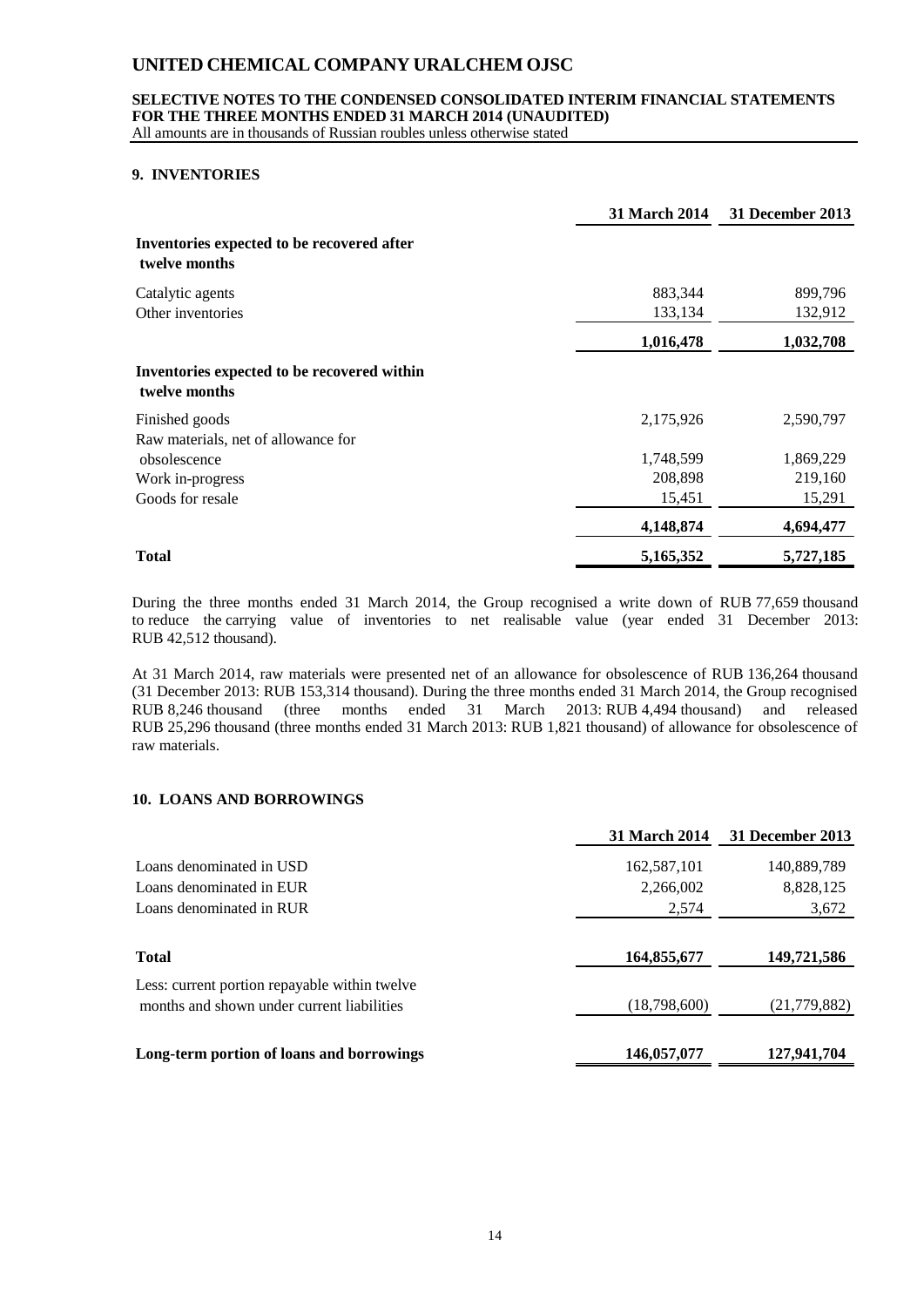# **SELECTIVE NOTES TO THE CONDENSED CONSOLIDATED INTERIM FINANCIAL STATEMENTS FOR THE THREE MONTHS ENDED 31 MARCH 2014 (UNAUDITED)**

All amounts are in thousands of Russian roubles unless otherwise stated

#### **Loans denominated in USD**

The loans denominated in USD had a weighted average annual interest rate of 4.6% during the three months ended 31 March 2014 (2013: 3.7%) and included the following borrowings:

- RUB 160,800,882 thousand (31 December 2013: RUB 140,889,789 thousand) at a fixed rates varying from 3.0% to 9.0% (31 December 2013:from 3.0% to 6.0%); and
- RUB 1,786,219 thousand (31 December 2013: nil) at floating rates linked to Libor 3m, at 3.2% (31 December 2013: nil) per annum.

The loans denominated in USD are due in the years 2015 to 2020. As at 31 March 2014 USD-denominated loans in the amount of RUB 146,006,934 thousand (31 December 2013: RUB 125,572,210 thousand) were secured by 19.99% of Uralkali OJSC's (31 December 2013: 19.99%) .

#### **Loans denominated in EUR**

The loans denominated in EUR had a weighted average annual interest rate of 3.0% during the three months ended 31 March 2014 (2013: 4.2%) and included the following borrowings:

- RUB 216,998 thousand at a fixed rate of 3.5% per annum (31 December 2013: RUB 172,671 thousand); and
- RUB 2,049,004 thousand (31 December 2013: RUB 8,655,454 thousand) at floating rates linked to Euribor 3m and Euribor 1m varying from 3.6% to 3.7% (31 December 2013: from 2.7% to 3.7%) per annum.

In February 2014 the loan payable to Nordea Bank was refinanced with funds obtained under the credit line provided by VTB Capital PLC. The new loan in the amount of RUB 6,920,880 thousand, denominated in USD, matures in the year 2020, with first payment scheduled at December 2015. The interest rate is fixed at 4.65% per annum. Commission under the agreement was RUB 69,457 thousand.

As at 31 March 2014, EUR-denominated loans in the amount of RUB 2,049,004 thousand (31 December 2013: RUB 1,933,839 thousand) were secured by 51.0% of SIA Riga Fertilisers Terminal's shares (31 December 2013: 51.0%) and certain property, plant and equipment.

Total loans and borrowings were repayable as follows:

|                                                | <b>31 March 2014</b> | 31 December 2013 |
|------------------------------------------------|----------------------|------------------|
| Due within three months                        | 14,303,978           | 19,777,295       |
| Due from three to six months                   | 750,697              | 55,454           |
| Due from six to twelve months                  | 3,743,925            | 1,947,133        |
| <b>Current portion of loans and borrowings</b> | 18,798,600           | 21,779,882       |
| Due in the second year                         | 3,332,457            | 2,910,909        |
| Due in the third year                          | 2,728,055            | 2,397,234        |
| Due in the fourth year                         | 4,510,336            | 3,949,779        |
| Due in the fifth year                          | 7,010,214            | 6,119,950        |
| Due thereafter                                 | 128,476,015          | 112,563,832      |
| Long-term portion of loans and borrowings      | 146,057,077          | 127,941,704      |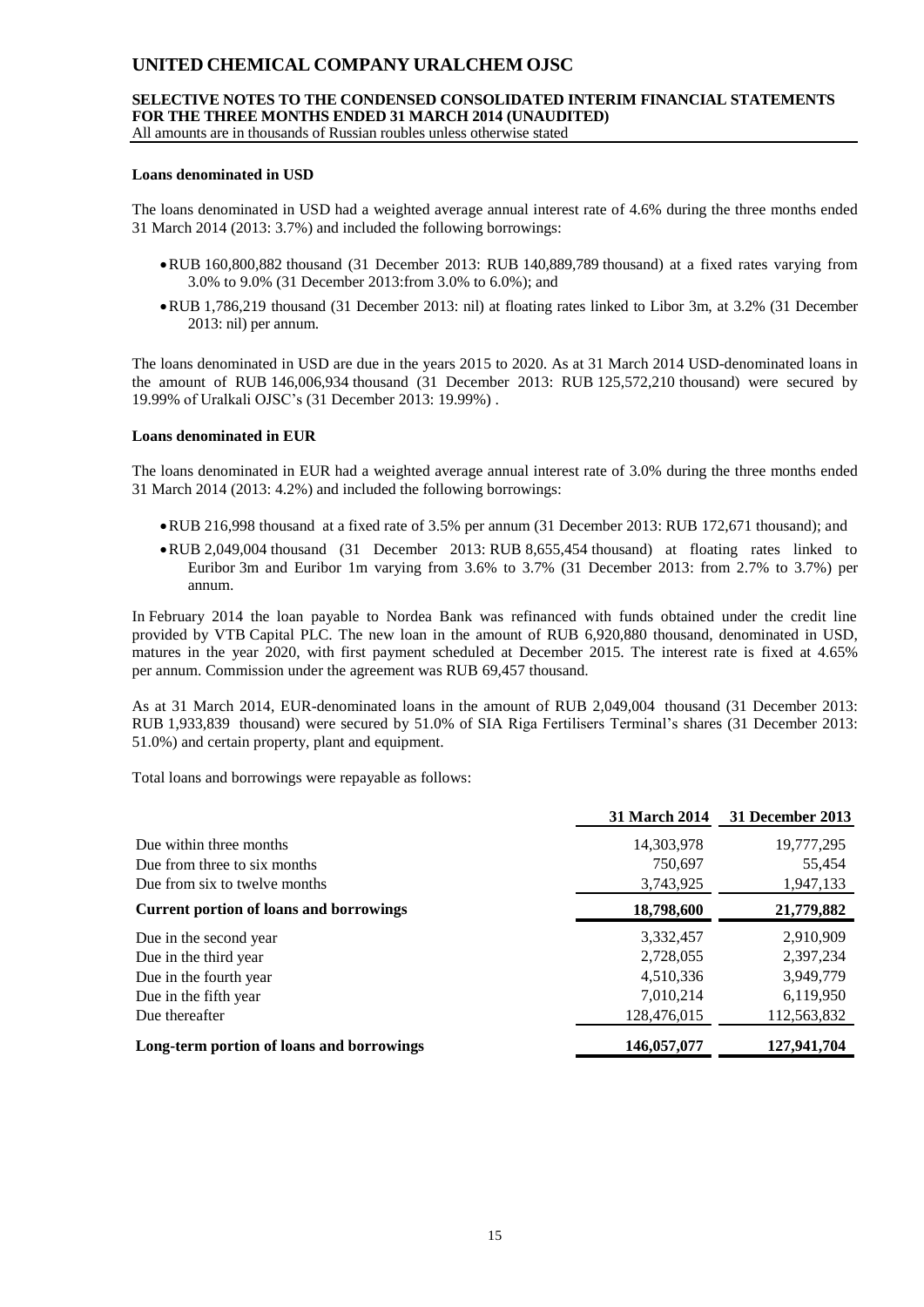#### **SELECTIVE NOTES TO THE CONDENSED CONSOLIDATED INTERIM FINANCIAL STATEMENTS FOR THE THREE MONTHS ENDED 31 MARCH 2014 (UNAUDITED)** All amounts are in thousands of Russian roubles unless otherwise stated

As at 31 March 2014, the Group's bank loans were subject to restrictive covenants, including but not limited to:

- negative pledge for shares and property pledges;
- limits for material sale of assets and payment of dividends;
- limits for acquisitions of any companies or any shares or securities;
- limits for merger, consolidation or corporate reconstructions;
- limits for loans and quarantines given;
- set-up limits for the amount of cash collections of certain Group subsidiaries that have to be transferred to the accounts at defined banks;
- set-up limits for the annualised "debt and net debt/EBITDA" ratio and other financial covenants.

All loan agreements have acceleration clauses, allowing creditors to increase interest rates and to request early repayment of outstanding amounts in case of non-compliance with these covenants.

As at 31 March 2014, financial covenants on the loans received from Sberbank were not observed, thus in the consolidated statement of financial position these loans in the amount of RUB 11,959,016 thousand were classified within current liabilities. The Group has a credit line with VTB Capital that can be used to refinance these loans if early payment is required by Sberbank. Up to the date of approval of these condensed consolidated financial statements early repayment has not been requested.

### **11. RELATED PARTIES TRANSACTIONS AND OUTSTANDING BALANCES**

Related parties include shareholders, entities under common ownership and control with the Group and members of key management personnel. The Group enters into transactions with related parties in the ordinary course of business for the purchase and sale of goods and services and in relation to the provision of financing arrangements to and from its parent entity or entities under common ownership and control.

The Group had the following outstanding balances with related parties:

|                                                               | <b>31 March 2014</b>     | 31 December 2013 |
|---------------------------------------------------------------|--------------------------|------------------|
| <b>Parent company</b>                                         |                          |                  |
| Other receivables                                             | 603,522                  | 553,500          |
| Loans and borrowings                                          | (2,371,003)              | (2,321,742)      |
| Dividends payable                                             | $\overline{\phantom{a}}$ | (3,475,000)      |
| Entities under common ownership and control<br>with the Group |                          |                  |
| Trade and other receivables                                   | 189,691                  | 185,573          |
| Advances paid and prepaid expenses                            | 54,552                   | 65,921           |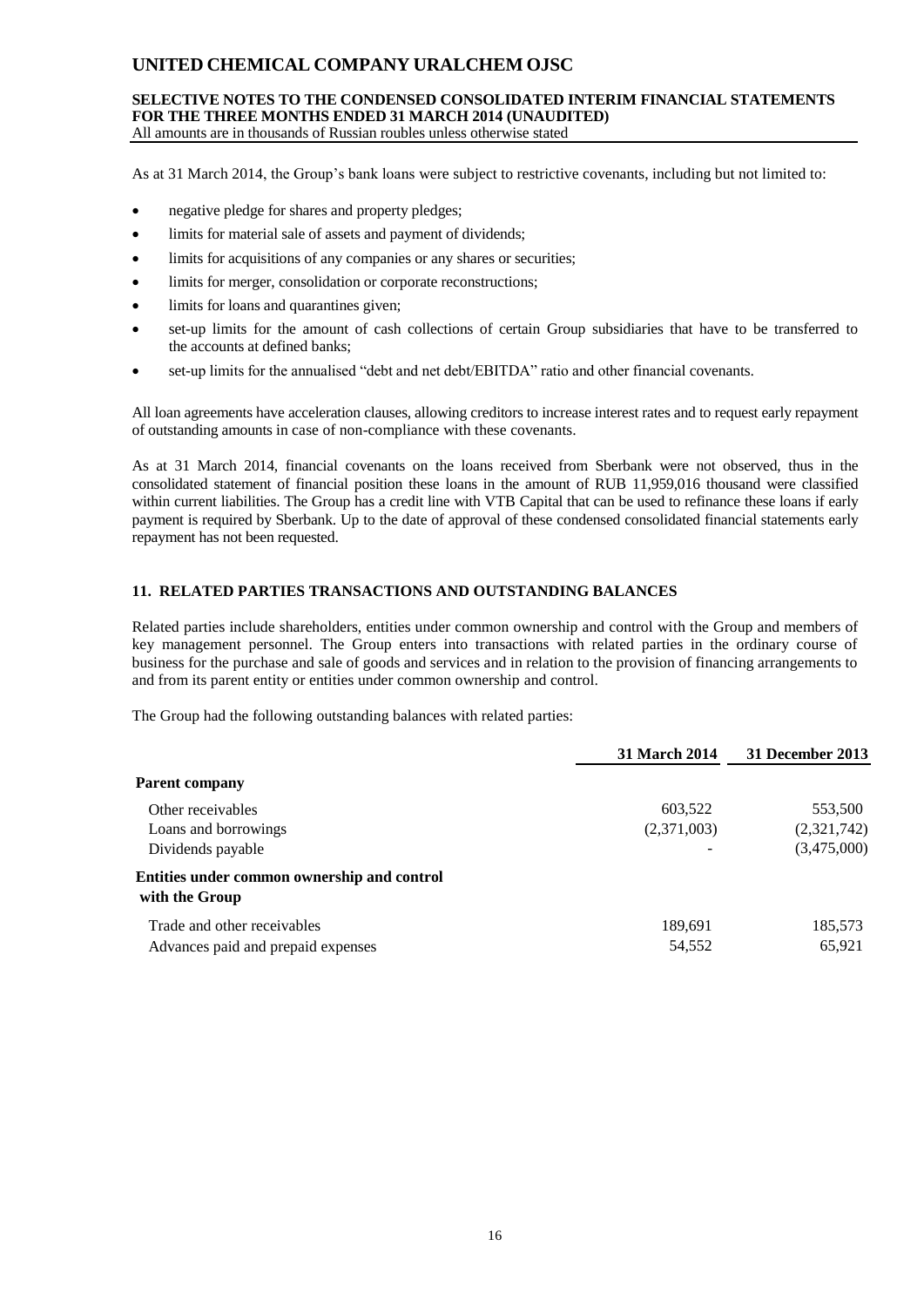### **SELECTIVE NOTES TO THE CONDENSED CONSOLIDATED INTERIM FINANCIAL STATEMENTS FOR THE THREE MONTHS ENDED 31 MARCH 2014 (UNAUDITED)**

All amounts are in thousands of Russian roubles unless otherwise stated

The Group entered into the following transactions with related parties:

|                                                               | 31 March 2014 | Three months ended Three months ended<br>31 March 2013 |
|---------------------------------------------------------------|---------------|--------------------------------------------------------|
| <b>Parent company</b>                                         |               |                                                        |
| Interest expense                                              | (46,988)      | (22, 538)                                              |
| Interest income                                               |               | 10,892                                                 |
| Entities under common ownership and control<br>with the Group |               |                                                        |
| Sales of goods and services                                   | 447,986       | 430,135                                                |
| Purchases of goods and services                               | (304, 640)    | (102, 484)                                             |
| Other income                                                  | 1,145         | 1,471                                                  |

#### **Transactions with related parties**

#### *Sale and purchases of goods*

Sales of goods to related parties were made on market terms. Sales of services, which mainly consisted of sales of electricity and heat energy, were made at prices established by the Federal Utility Committee, a government regulator responsible for establishing and monitoring the prices on the utility market in the Russian Federation.

Purchases from related parties which primarily included purchases of raw materials for production of nitrogen fertilisers were made at market prices plus an insignificant premium of 1.0% to 2.0% as reimbursement for operating expenses of those entities.

#### *Dividends paid to shareholders*

During the three months ended 31 March 2014 the Group settled its liability to pay out dividends in the amount of RUB 3,475,000 thousand.

#### **Compensation of key management personnel**

The compensation of key management personnel of the Group for the three months ended 31 March 2014 comprised salaries and cash bonuses in the amount of RUB 124,288 thousand (three months ended 31 March 2013: RUB 119,050 thousand), including social taxes in the amount of RUB 14,565 thousand (three months ended 31 March 2013: RUB 13,137 thousand) and share-based payment to management in the amount of RUB 63,485 thousand (three months ended 31 March 2013: nil).

#### **12. COMMITMENTS AND CONTINGENCIES**

#### **Purchase of natural gas**

In December 2012, the Group entered into the binding purchase agreements with Gazprom and Novatek, to purchase defined volumes of natural gas.

Future minimum costs under non-cancellable purchase agreements were as follows:

| 31 March 2014 | 31 December 2013 |
|---------------|------------------|
| 15,580,535    | 15,578,809       |
| 37,466,774    | 41,215,039       |
| 53,047,309    | 56,793,848       |
|               |                  |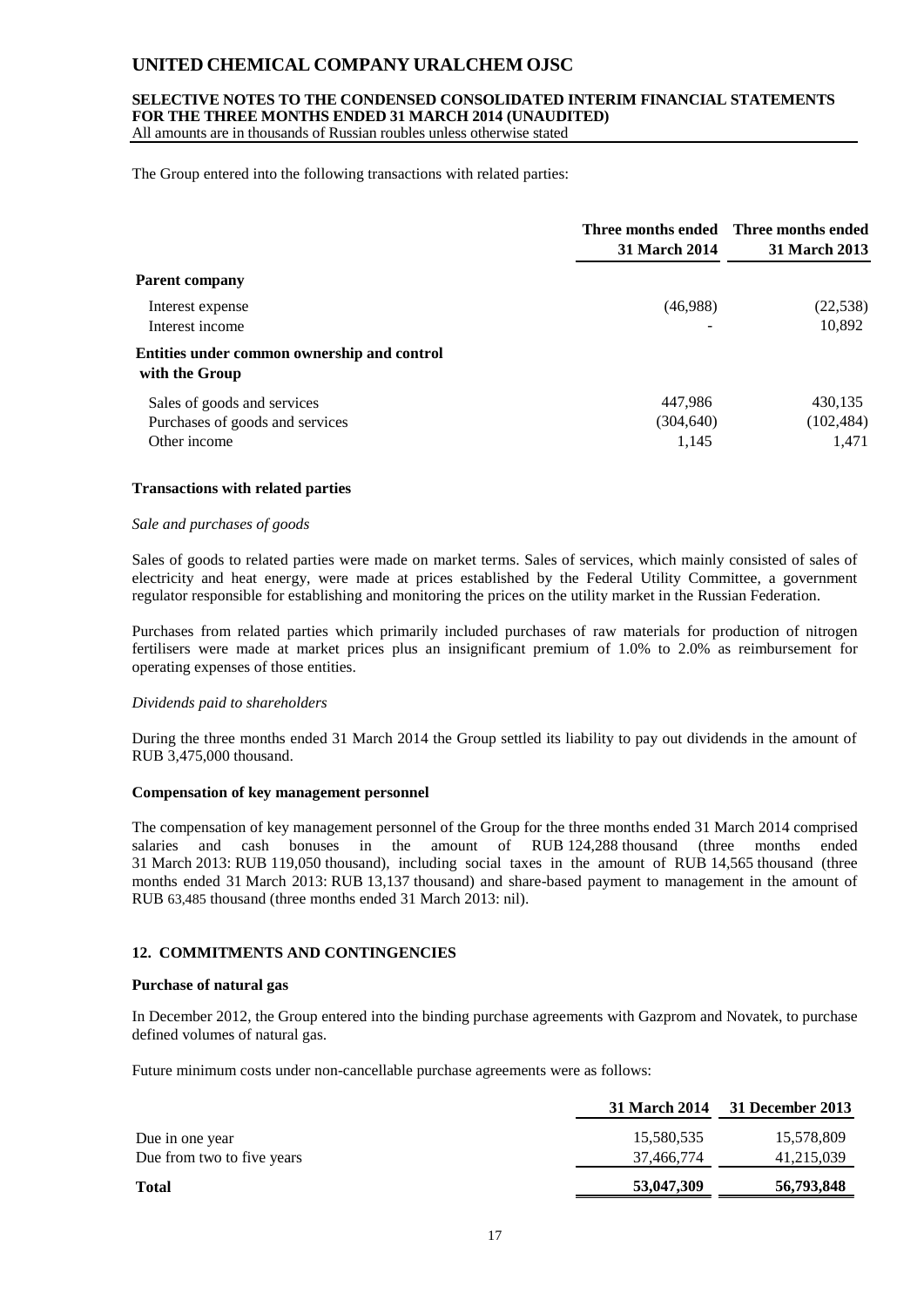### **SELECTIVE NOTES TO THE CONDENSED CONSOLIDATED INTERIM FINANCIAL STATEMENTS FOR THE THREE MONTHS ENDED 31 MARCH 2014 (UNAUDITED)**

All amounts are in thousands of Russian roubles unless otherwise stated

#### **Capital commitments**

As at 31 March 2014, the Group's contractual capital commitments for acquisition of property, plant and equipment amounted to RUB 636,155 thousand (31 December 2013: RUB 479,572 thousand).

#### **Operating leases: Group as a lessee**

The Group leases certain machinery, equipment and office premises. The respective lease agreements have an average life of one to five years with no renewal option at the end of the lease term.

Future minimum rental expenses under non-cancellable operating leases were as follows:

|                            |           | 31 March 2014 31 December 2013 |
|----------------------------|-----------|--------------------------------|
| Due in one year            | 585,253   | 1,513,079                      |
| Due from two to five years | 990,054   | 858,019                        |
| <b>Total</b>               | 1,575,307 | 2,371,098                      |

#### **Litigation**

The Group has a number of claims and litigations relating to sales and purchases. Management believes that none of these claims, individually or in aggregate, will have a material adverse impact on the Group.

#### **Taxation contingencies in the Russian Federation**

The Russian Federation currently has a number of laws related to various taxes imposed by both federal and regional governmental authorities, including VAT, corporate income tax, social taxes and other. Laws related to these taxes have not been in force for significant periods, in contrast to more developed market economies; therefore, the government's implementation of these regulations is often inconsistent or nonexistent. Accordingly, few precedents with regard to tax rulings have been established. Tax declarations, together with other legal compliance areas (for example, customs and currency control matters), are subject to review and investigation by a number of authorities, which are enabled by law to impose severe fines, penalties and interest charges. These facts create tax risks in Russia that are more significant than typically found in countries with more developed tax systems. Generally, tax declarations remain open and subject to inspection for a period of three years following the tax year.

While management believes that it has adequately provided for tax liabilities based on its interpretation of current and previous legislation, the risk remains that tax authorities in the Russian Federation could take different positions with regard to interpretive issues. This uncertainty may expose the Group to additional taxation, fines and penalties that could be significant.

#### **Environmental matters**

The Group is subject to extensive federal, state and local environmental controls and regulations in the regions of the Russian Federation in which it operates. The Group's operations involve the discharge of materials, contaminants and waste water into the environment that could potentially impact on flora and fauna, and give rise to other environmental concerns.

The Group's management believes that its production facilities are in compliance with all current existing environmental legislation in the regions in which it operates. However, environmental laws and regulations continue to evolve.

The Group is unable to predict the timing or extent to which those laws and regulations may change. Such change, if it occurs, may require that the Group modernise technology and upgrade production equipment to meet more stringent standards.

Management of the Group regularly reassesses environmental obligations related to its operations. Estimates are based on management's understanding of current legal requirements and the terms of licence agreements. Should the requirements of applicable environmental legislation change or be clarified and amended, the Group may incur additional environmental obligations.